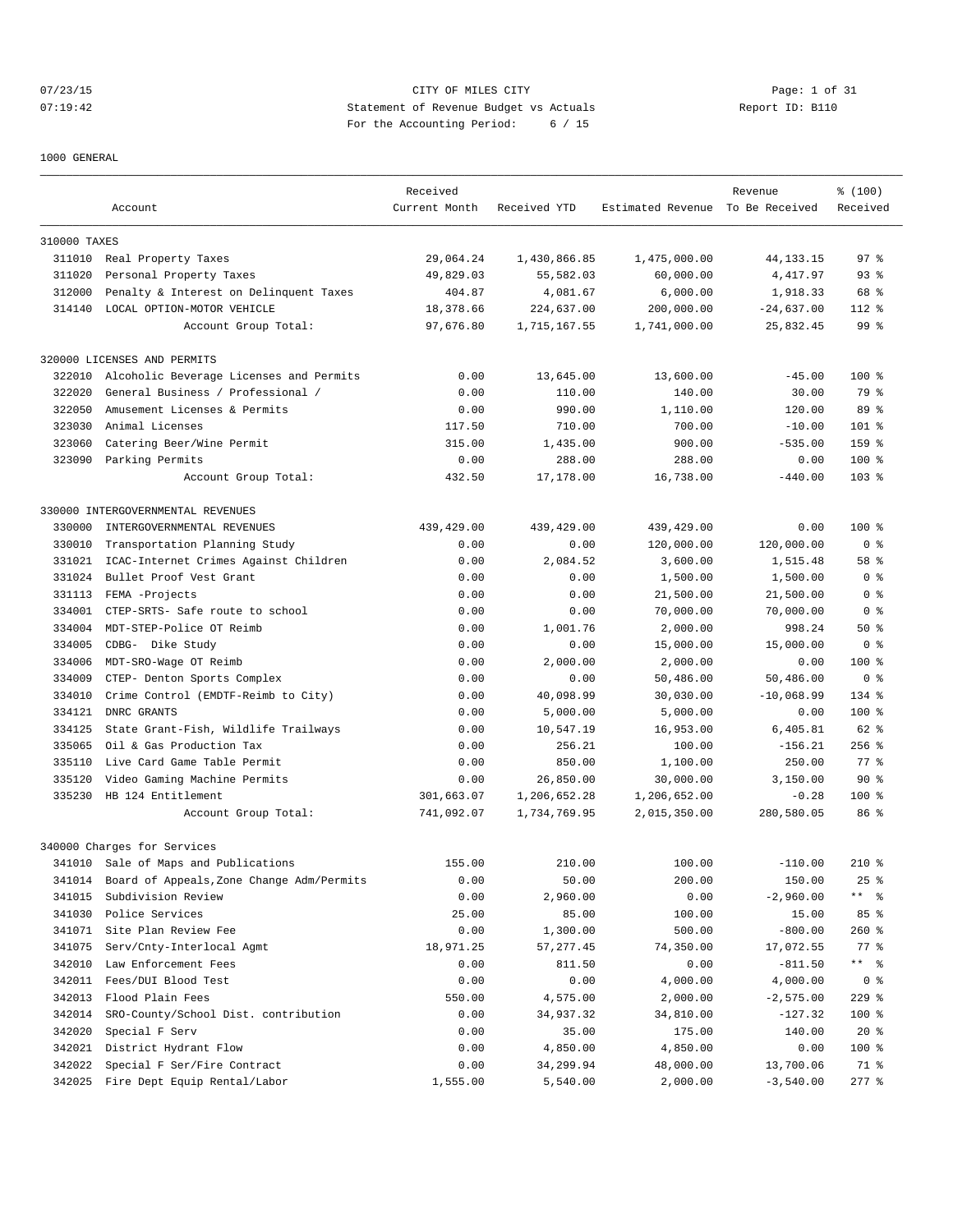# 07/23/15 Page: 2 of 31 07:19:42 Statement of Revenue Budget vs Actuals Report ID: B110 For the Accounting Period: 6 / 15

#### 1000 GENERAL

|        |                                     | Received      |              |                                  | Revenue      | % (100)                |
|--------|-------------------------------------|---------------|--------------|----------------------------------|--------------|------------------------|
|        | Account                             | Current Month | Received YTD | Estimated Revenue To Be Received |              | Received               |
| 344010 | Animal Control/Pound Fees           | 1,115.00      | 5,275.00     | 5,000.00                         | $-275.00$    | $106$ %                |
| 346020 | Park Fees                           | 965.00        | 2,259.50     | 1,500.00                         | $-759.50$    | $151*$                 |
| 346030 | Swimming Pool Fees                  | 5,338.79      | 13,066.28    | 10,000.00                        | $-3,066.28$  | $131*$                 |
|        | Account Group Total:                | 28,675.04     | 167,531.99   | 187,585.00                       | 20,053.01    | 89 %                   |
|        | 350000 FINES AND FORFEITURES        |               |              |                                  |              |                        |
| 351030 | Fines/Surcharges/etc                | 21,938.00     | 190,642.16   | 180,000.00                       | $-10,642.16$ | $106$ %                |
| 351031 | Adm Fees (Court)                    | 2,668.00      | 12,612.00    | 25,000.00                        | 12,388.00    | 50%                    |
| 351035 | Animal Control Court Revenue        | 645.00        | 6, 125.00    | 7,500.00                         | 1,375.00     | 82%                    |
| 351036 | Restitution Collection Fees         | 0.00          | 58.60        | 0.00                             | $-58.60$     | $***$ $ -$             |
|        | Account Group Total:                | 25, 251.00    | 209, 437.76  | 212,500.00                       | 3,062.24     | 99 <sup>8</sup>        |
|        | 360000 MISCELLANEOUS REVENUE        |               |              |                                  |              |                        |
| 361005 | MidRivers Franchise Fees            | $-32.04$      | 91,826.49    | 105,000.00                       | 13, 173. 51  | 87%                    |
| 361010 | Land Rental                         | 0.00          | 28,354.90    | 32,000.00                        | 3,645.10     | 89 %                   |
| 361020 | Building Rentals                    | 1,349.99      | 16,199.88    | 16,100.00                        | $-99.88$     | 101 %                  |
| 362020 | MISC REVENUE                        | 257.93        | 2.762.43     | 4,000.00                         | 1,237.57     | 69 %                   |
| 362022 | Health Ins-MMIA Emp Benefits Prog   | $-4,505.36$   | $-4,505.36$  | 0.00                             | 4,505.36     | $***$ %                |
| 365000 | Contributions and Donations         | 0.00          | 0.00         | 5,000.00                         | 5,000.00     | 0 <sup>8</sup>         |
| 365011 | MCPDTasers                          | 0.00          | 0.00         | 20,000.00                        | 20,000.00    | 0 <sup>8</sup>         |
| 365013 | Shop With A Cop                     | 0.00          | 8,536.00     | 0.00                             | $-8,536.00$  | $***$ $ -$             |
| 365014 | Denton Field Project/2015           | 6,773.24      | 7,028.95     | 0.00                             | $-7,028.95$  | $\star\star$<br>。<br>。 |
| 365015 | Florence Stacy Foundation           | 441.80        | 1,707.95     | 0.00                             | $-1,707.95$  | $***$ %                |
| 366040 | Misc.-BHS                           | 1,050.00      | 1,050.00     | 800.00                           | $-250.00$    | $131*$                 |
| 366050 | Sale of Junk/Salvage-PD cars        | 0.00          | 0.00         | 1,000.00                         | 1,000.00     | 0 <sup>8</sup>         |
|        | Account Group Total:                | 5,335.56      | 152,961.24   | 183,900.00                       | 30,938.76    | 83%                    |
|        | 370000 INVESTMENT EARNINGS          |               |              |                                  |              |                        |
|        | 371010 Investment Earnings          | 380.09        | 1,952.79     | 1,600.00                         | $-352.79$    | $122$ %                |
|        | Account Group Total:                | 380.09        | 1,952.79     | 1,600.00                         | $-352.79$    | $122$ $%$              |
|        | 380000 OTHER FINANCING SOURCES      |               |              |                                  |              |                        |
|        | 383000 Interfund Operating Transfer | 157, 150.94   | 550, 114.46  | 548,759.00                       | $-1, 355.46$ | $100*$                 |
|        | Account Group Total:                | 157,150.94    | 550,114.46   | 548,759.00                       | $-1, 355.46$ | $100*$                 |
|        | Fund<br>Total:                      | 1,055,994.00  | 4,549,113.74 | 4,907,432.00                     | 358, 318.26  | 93%                    |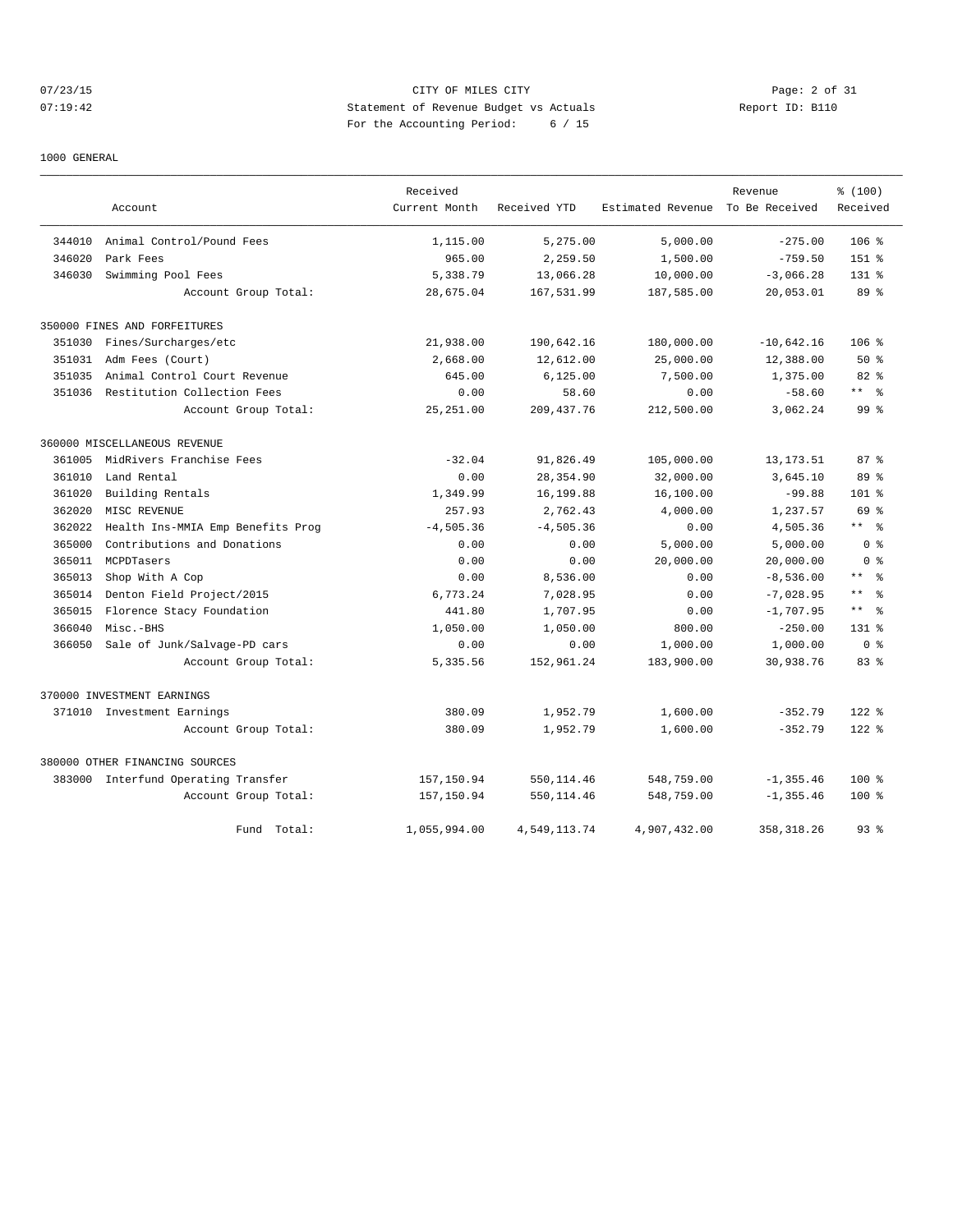# 07/23/15 Page: 3 of 31 07:19:42 Statement of Revenue Budget vs Actuals Report ID: B110 For the Accounting Period: 6 / 15

#### 2220 LIBRARY

|        |                                   | Received      |              |                   | Revenue        | % (100)             |
|--------|-----------------------------------|---------------|--------------|-------------------|----------------|---------------------|
|        | Account                           | Current Month | Received YTD | Estimated Revenue | To Be Received | Received            |
|        | 340000 Charges for Services       |               |              |                   |                |                     |
| 341075 | Serv/Cnty-Interlocal Agmt         | 0.00          | 39,023.75    | 39,023.00         | $-0.75$        | $100*$              |
| 346070 | Library Fees                      | 238.40        | 3,037.40     | 4,000.00          | 962.60         | 76 %                |
| 346074 | Book Sales                        | 12.05         | 771.55       | 400.00            | $-371.55$      | $193$ $%$           |
|        | Account Group Total:              | 250.45        | 42,832.70    | 43,423.00         | 590.30         | 99 %                |
|        | 360000 MISCELLANEOUS REVENUE      |               |              |                   |                |                     |
| 365035 | Donation-Library Board of Trustee | 1,050.58      | 6,735.54     | 0.00              | $-6,735.54$    | $***$ $\frac{6}{6}$ |
|        | Account Group Total:              | 1,050.58      | 6,735.54     | 0.00              | $-6, 735.54$   | $***$ $ -$          |
|        | 380000 OTHER FINANCING SOURCES    |               |              |                   |                |                     |
| 383000 | Interfund Operating Transfer      | 23,978.25     | 287,739.00   | 287,739.00        | 0.00           | $100*$              |
|        | Account Group Total:              | 23,978.25     | 287,739.00   | 287,739.00        | 0.00           | $100$ %             |
|        | Fund Total:                       | 25, 279. 28   | 337, 307.24  | 331,162.00        | $-6, 145.24$   | $102$ %             |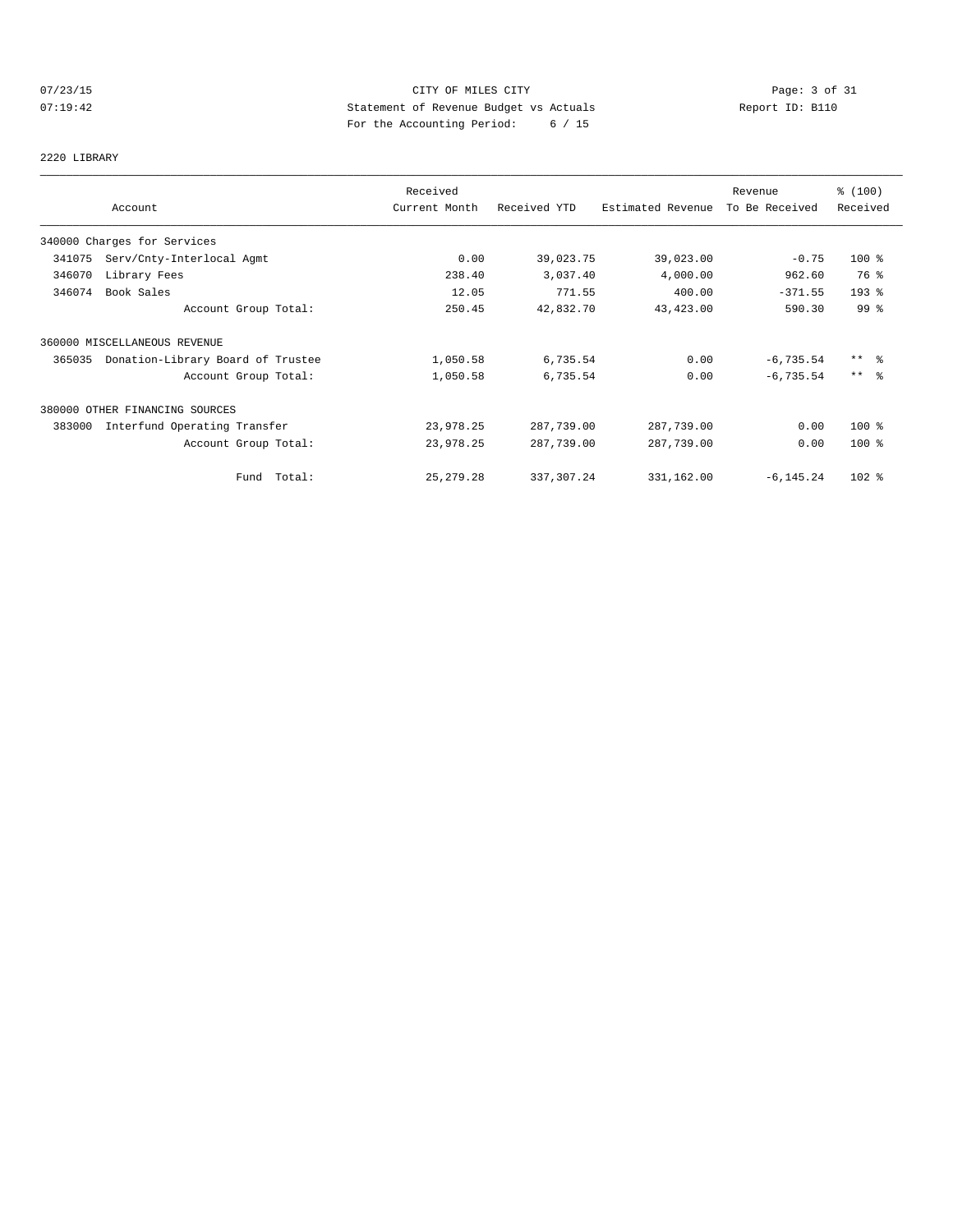# 07/23/15 CITY OF MILES CITY Page: 4 of 31<br>07:19:42 Statement of Revenue Budget vs Actuals Report ID: B110<br>Por the Accumular Device: (1) 07:19:42 Statement of Revenue Budget vs Actuals Report ID: B110 For the Accounting Period: 6 / 15

#### 2260 EMERGENCY DISASTER

|              | Account                                | Received<br>Current Month | Received YTD | Estimated Revenue To Be Received | Revenue  | \$(100)<br>Received |  |
|--------------|----------------------------------------|---------------------------|--------------|----------------------------------|----------|---------------------|--|
| 310000 TAXES |                                        |                           |              |                                  |          |                     |  |
| 311010       | Real Property Taxes                    | 0.00                      | 0.43         | 0.00                             | $-0.43$  | $***$ $\approx$     |  |
| 312000       | Penalty & Interest on Delinquent Taxes | 3.86                      | 38.87        | 0.00                             | $-38.87$ | $***$ $\frac{6}{2}$ |  |
|              | Account Group Total:                   | 3.86                      | 39.30        | 0.00                             | $-39.30$ | $***$ $\frac{6}{6}$ |  |
|              | Fund Total:                            | 3.86                      | 39.30        | 0.00                             | $-39.30$ | $***$ %             |  |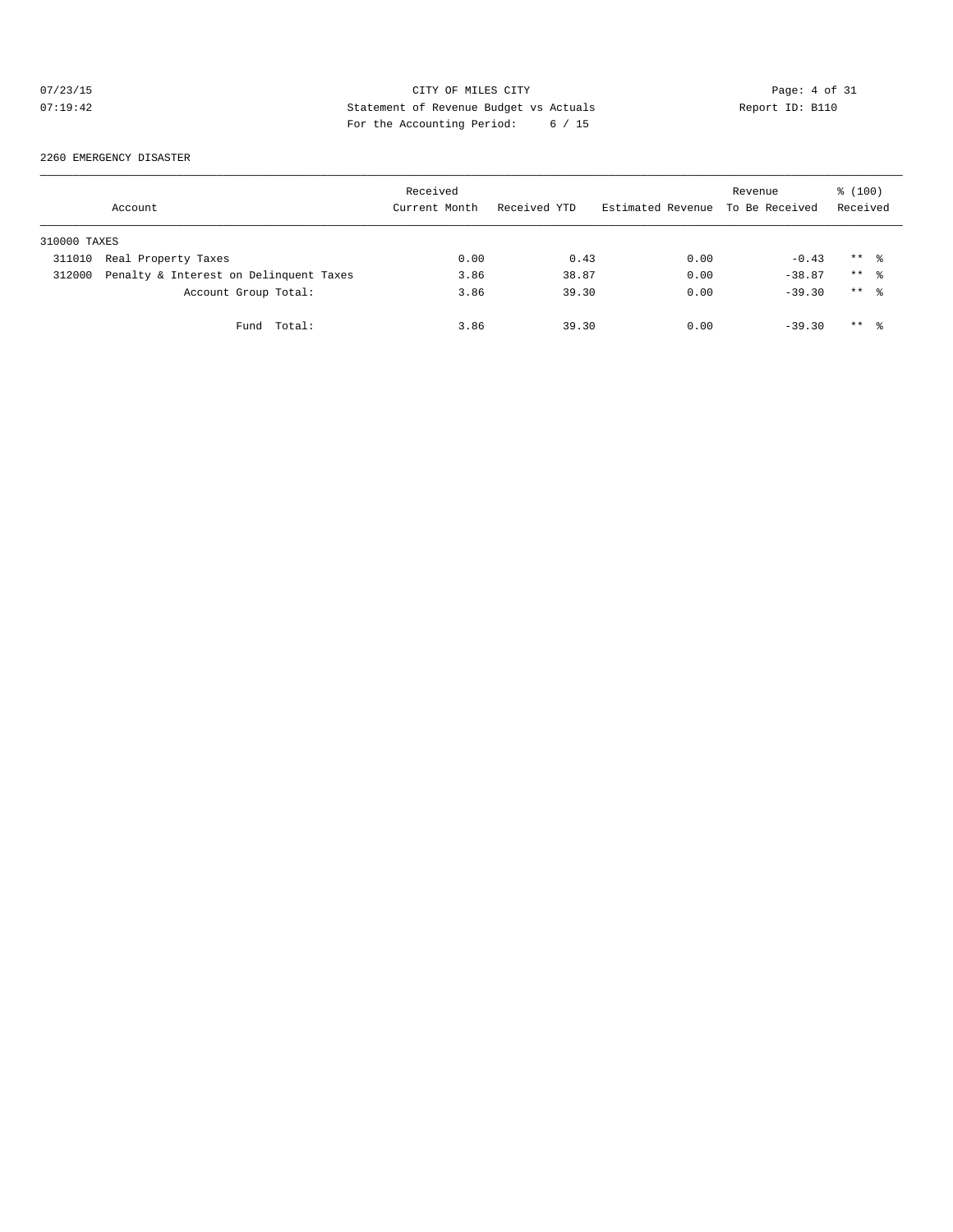# 07/23/15 Page: 5 of 31 07:19:42 Statement of Revenue Budget vs Actuals Report ID: B110 For the Accounting Period: 6 / 15

#### 2270 Health

|                                        | Received      |              |                   | Revenue        | % (100)   |
|----------------------------------------|---------------|--------------|-------------------|----------------|-----------|
| Account                                | Current Month | Received YTD | Estimated Revenue | To Be Received | Received  |
| 340000 Charges for Services            |               |              |                   |                |           |
| 344030<br>Health Inspection Fees       | 0.00          | 24,407.50    | 15,000.00         | $-9,407.50$    | $163$ $%$ |
| Account Group Total:                   | 0.00          | 24,407.50    | 15,000.00         | $-9,407.50$    | $163$ $%$ |
| 360000 MISCELLANEOUS REVENUE           |               |              |                   |                |           |
| 362020<br>MISC REVENUE                 | 0.00          | 127.68       | 0.00              | $-127.68$      | $***$ %   |
| Account Group Total:                   | 0.00          | 127.68       | 0.00              | $-127.68$      | $***$ %   |
| 380000 OTHER FINANCING SOURCES         |               |              |                   |                |           |
| 383000<br>Interfund Operating Transfer | 0.00          | 30,000.00    | 30,000.00         | 0.00           | $100*$    |
| Account Group Total:                   | 0.00          | 30,000.00    | 30,000.00         | 0.00           | $100*$    |
| Total:<br>Fund                         | 0.00          | 54, 535. 18  | 45,000.00         | $-9,535.18$    | $121$ %   |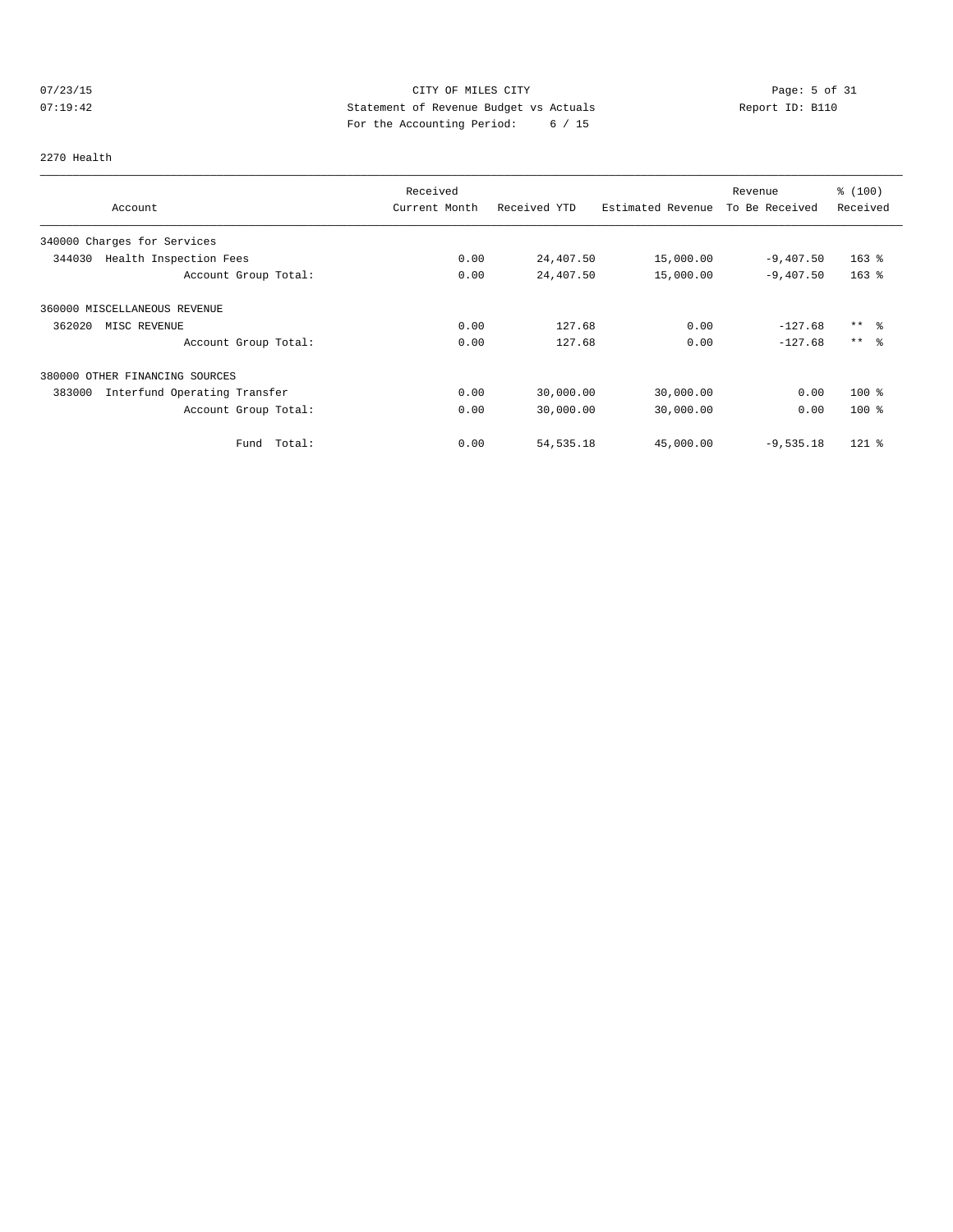# 07/23/15 CITY OF MILES CITY Page: 6 of 31 07:19:42 Statement of Revenue Budget vs Actuals Report ID: B110 For the Accounting Period: 6 / 15

2350 Local Government/Study Commission

|              | Account                 |             | Received<br>Current Month | Received YTD | Estimated Revenue | Revenue<br>To Be Received | \$(100)<br>Received |
|--------------|-------------------------|-------------|---------------------------|--------------|-------------------|---------------------------|---------------------|
| 310000 TAXES |                         |             |                           |              |                   |                           |                     |
| 311010       | Real Property Taxes     |             | 139.85                    | 6,708.46     | 14,142.00         | 7,433.54                  | 47.8                |
| 311020       | Personal Property Taxes |             | 239.77                    | 246.55       | 0.00              | $-246.55$                 | $***$ %             |
|              | Account Group Total:    |             | 379.62                    | 6,955.01     | 14,142.00         | 7,186.99                  | $49*$               |
|              |                         | Fund Total: | 379.62                    | 6,955.01     | 14,142.00         | 7,186.99                  | $49*$               |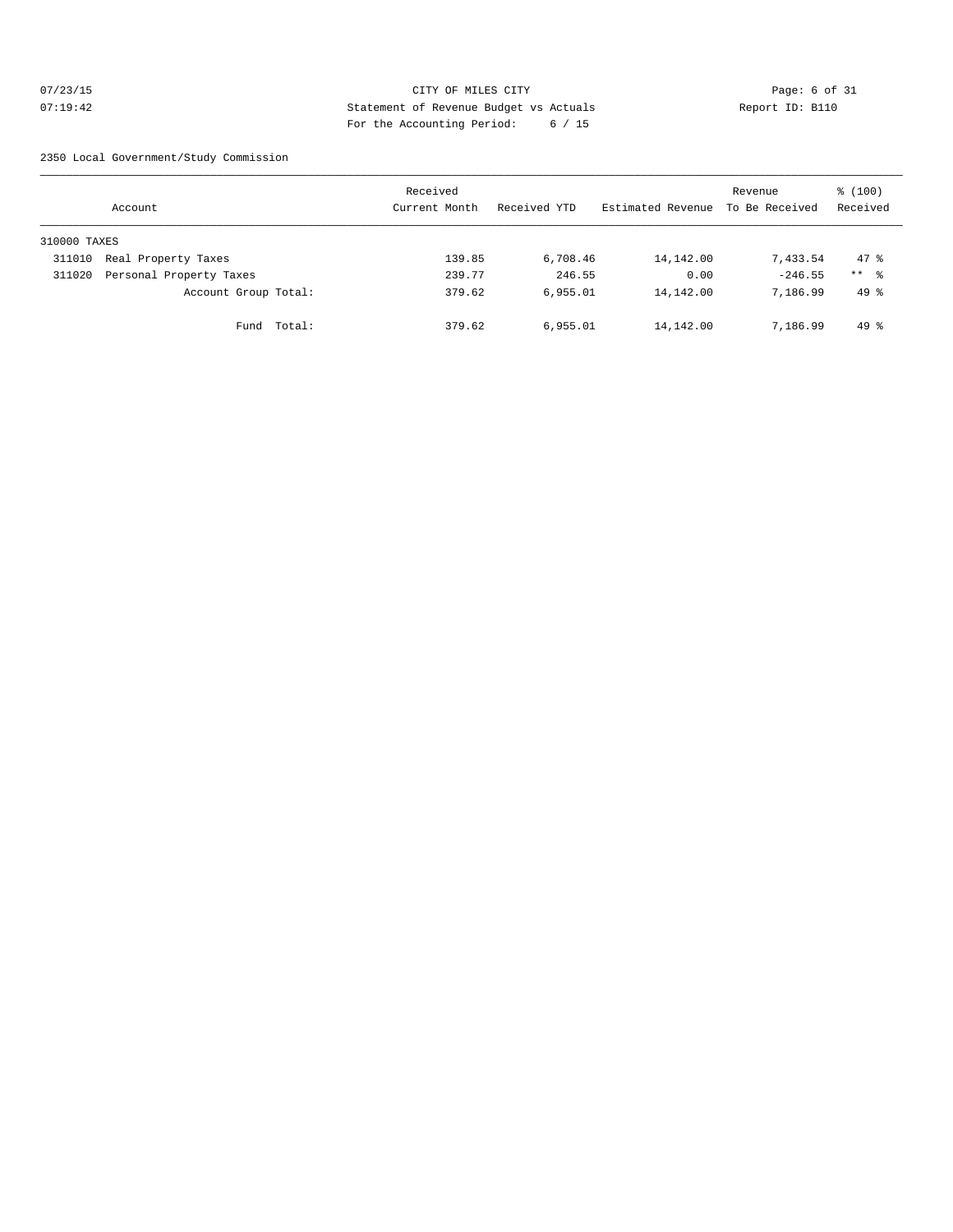# 07/23/15 CITY OF MILES CITY Page: 7 of 31<br>07:19:42 Statement of Revenue Budget vs Actuals Report ID: B110<br>Por the Accumular Device: 2016, 2017 07:19:42 Statement of Revenue Budget vs Actuals Report ID: B110 For the Accounting Period: 6 / 15

2372 Permissive Medical Levy

|              | Account                                | Received<br>Current Month | Received YTD | Estimated Revenue | Revenue<br>To Be Received | \$(100)<br>Received |
|--------------|----------------------------------------|---------------------------|--------------|-------------------|---------------------------|---------------------|
| 310000 TAXES |                                        |                           |              |                   |                           |                     |
| 311010       | Real Property Taxes                    | 3,189.02                  | 156,602.79   | 162,064.00        | 5,461.21                  | 97.8                |
| 311020       | Personal Property Taxes                | 5,467.43                  | 6,052.15     | 0.00              | $-6,052.15$               | $***$ %             |
| 312000       | Penalty & Interest on Delinquent Taxes | 13.51                     | 136.14       | 0.00              | $-136.14$                 | ** %                |
|              | Account Group Total:                   | 8,669.96                  | 162,791.08   | 162,064.00        | $-727.08$                 | $100*$              |
|              | Fund Total:                            | 8,669.96                  | 162,791.08   | 162,064.00        | $-727.08$                 | $100*$              |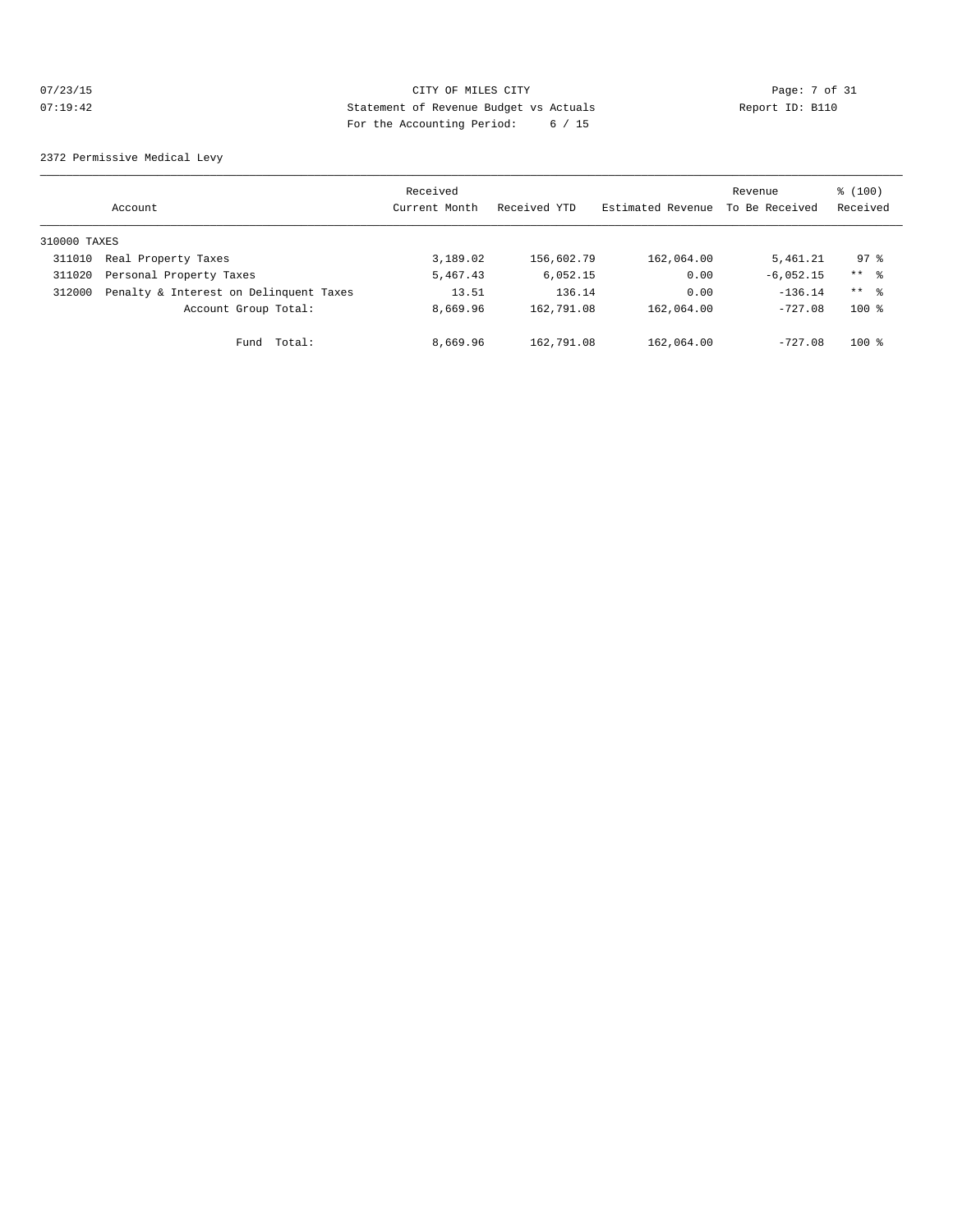# 07/23/15 CITY OF MILES CITY Page: 8 of 31<br>07:19:42 Statement of Revenue Budget vs Actuals Report ID: B110<br>Por the Accumular Device: (1) 07:19:42 Statement of Revenue Budget vs Actuals Report ID: B110 For the Accounting Period: 6 / 15

#### 2394 BUILDING CODE ENFORCEMENT

| Account                              | Received<br>Current Month | Received YTD | Estimated Revenue | Revenue<br>To Be Received | \$(100)<br>Received |
|--------------------------------------|---------------------------|--------------|-------------------|---------------------------|---------------------|
| 320000 LICENSES AND PERMITS          |                           |              |                   |                           |                     |
| Building & Related Permits<br>323010 | 7,862.00                  | 65,200.66    | 75,000.00         | 9,799.34                  | $87$ %              |
| Account Group Total:                 | 7,862.00                  | 65,200.66    | 75,000.00         | 9,799.34                  | 87 <sup>8</sup>     |
| Fund Total:                          | 7,862.00                  | 65,200.66    | 75,000.00         | 9,799.34                  | 87 %                |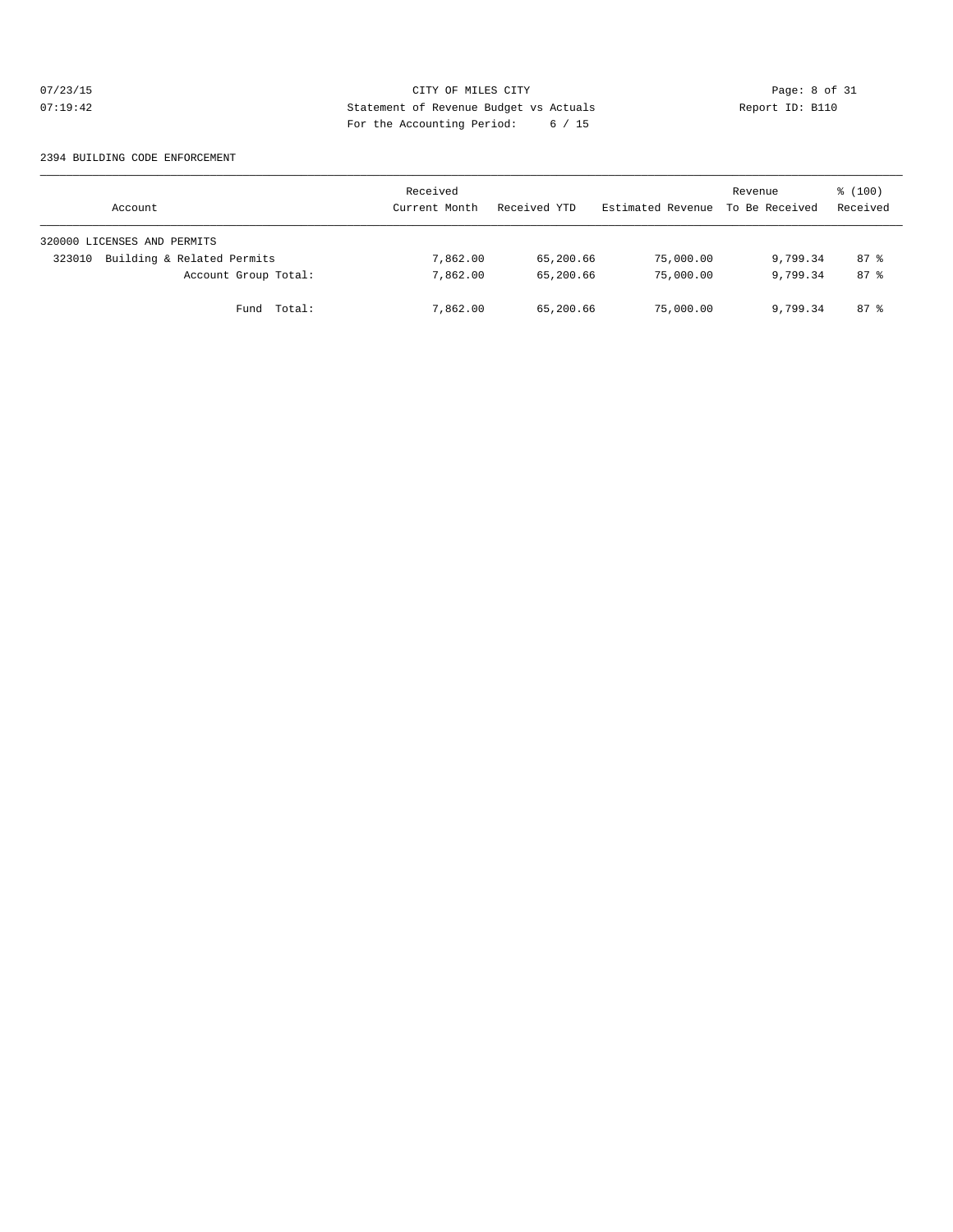# 07/23/15 CITY OF MILES CITY Page: 9 of 31<br>07:19:42 Statement of Revenue Budget vs Actuals Report ID: B110<br>Por the Accumular Device: (1) Case of 15 07:19:42 Statement of Revenue Budget vs Actuals Report ID: B110 For the Accounting Period: 6 / 15

2400 LTG M D#165-(Gen City)

|        |                                          | Received      |              |                   | Revenue        | % (100)         |
|--------|------------------------------------------|---------------|--------------|-------------------|----------------|-----------------|
|        | Account                                  | Current Month | Received YTD | Estimated Revenue | To Be Received | Received        |
|        | 360000 MISCELLANEOUS REVENUE             |               |              |                   |                |                 |
| 363010 | Maintenance Assessments                  | 3,326.03      | 163, 284. 35 | 161,468.00        | $-1,816.35$    | $101$ %         |
| 363040 | Penalty & Interest on Deling Assessments | 87.75         | 723.70       | 500.00            | $-223.70$      | $145$ %         |
|        | Account Group Total:                     | 3, 413.78     | 164,008.05   | 161,968.00        | $-2.040.05$    | $101$ %         |
|        | 370000 INVESTMENT EARNINGS               |               |              |                   |                |                 |
| 371010 | Investment Earnings                      | 19.24         | 86.53        | 100.00            | 13.47          | 87 <sup>8</sup> |
|        | Account Group Total:                     | 19.24         | 86.53        | 100.00            | 13.47          | 87 <sup>8</sup> |
|        | Total:<br>Fund                           | 3,433.02      | 164,094.58   | 162,068.00        | $-2.026.58$    | $101$ %         |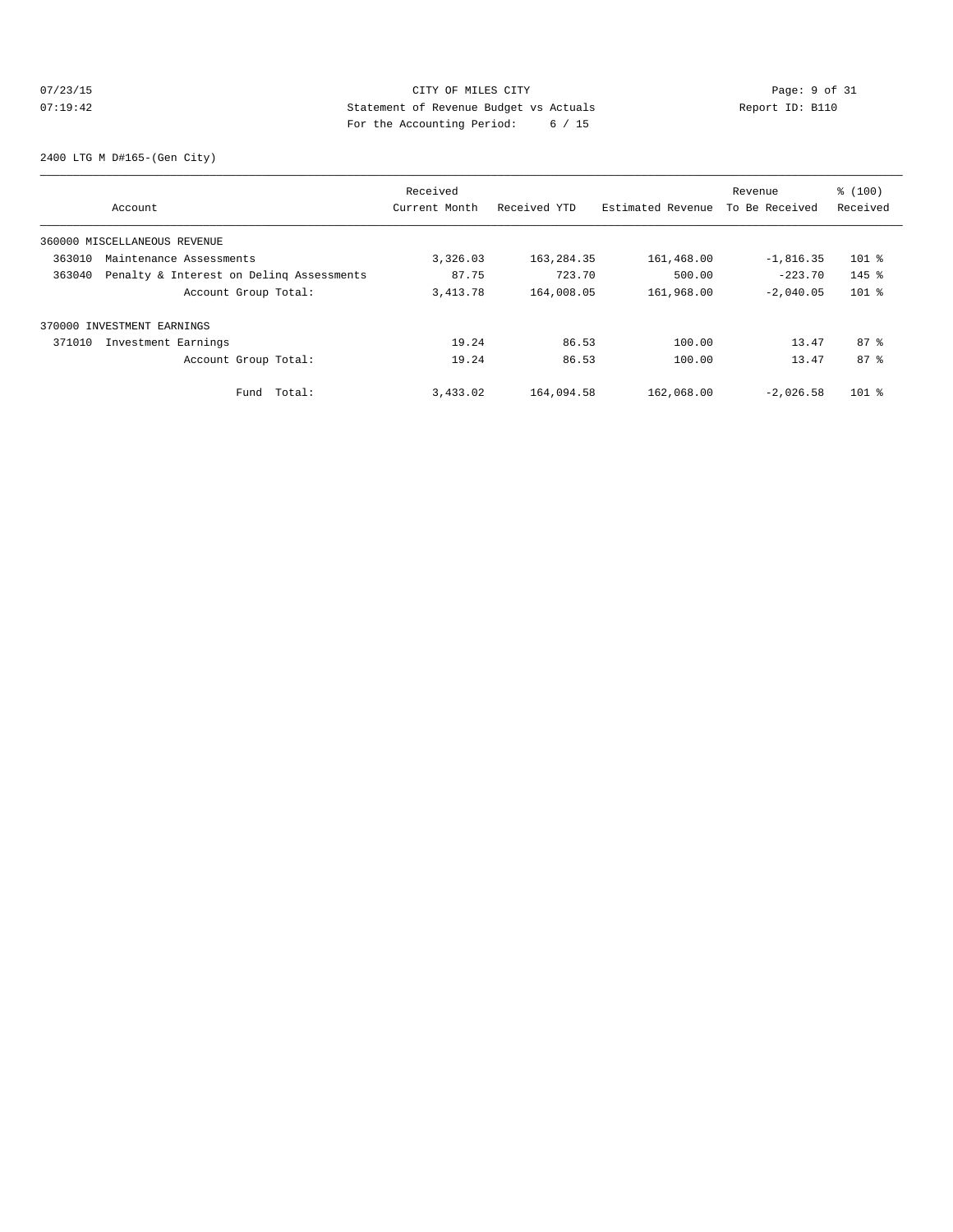# 07/23/15 Page: 10 of 31 07:19:42 Statement of Revenue Budget vs Actuals Report ID: B110 For the Accounting Period: 6 / 15

2420 LTG M D#167-(MilesAddn Etc)

|                                                    | Received      |              |                   | Revenue        | \$(100)  |
|----------------------------------------------------|---------------|--------------|-------------------|----------------|----------|
| Account                                            | Current Month | Received YTD | Estimated Revenue | To Be Received | Received |
| 360000 MISCELLANEOUS REVENUE                       |               |              |                   |                |          |
| 363010<br>Maintenance Assessments                  | 503.58        | 33, 132. 78  | 32,570.00         | $-562.78$      | $102$ %  |
| Penalty & Interest on Deling Assessments<br>363040 | 12.70         | 145.84       | 100.00            | $-45.84$       | $146$ %  |
| Account Group Total:                               | 516.28        | 33, 278.62   | 32,670.00         | $-608.62$      | $102$ %  |
| 370000 INVESTMENT EARNINGS                         |               |              |                   |                |          |
| 371010<br>Investment Earnings                      | 4.51          | 17.08        | 0.00              | $-17.08$       | $***$ %  |
| Account Group Total:                               | 4.51          | 17.08        | 0.00              | $-17.08$       | $***$ %  |
| Total:<br>Fund                                     | 520.79        | 33, 295. 70  | 32,670.00         | $-625.70$      | $102$ %  |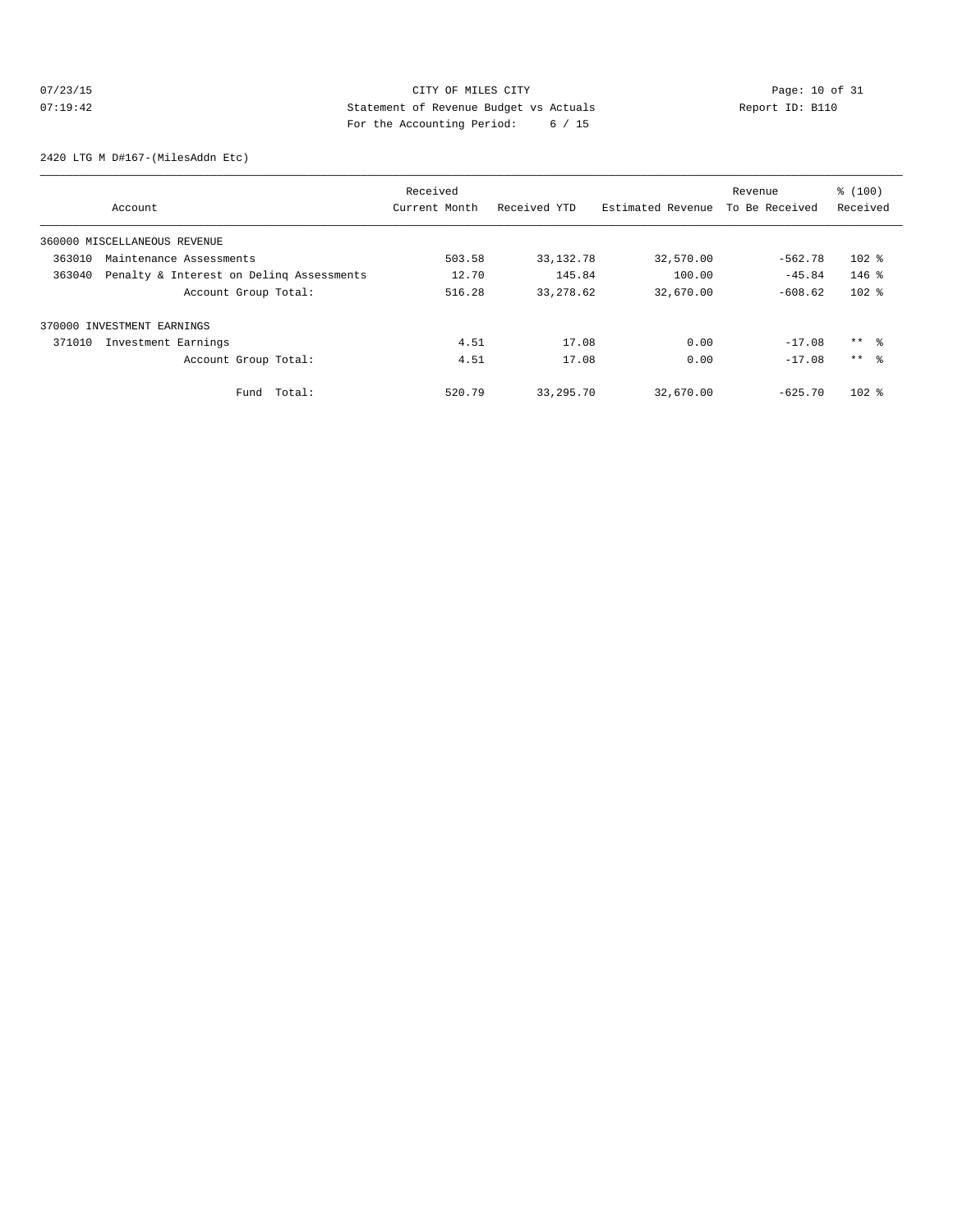# 07/23/15 Page: 11 of 31 07:19:42 Statement of Revenue Budget vs Actuals<br>
Report ID: B110 For the Accounting Period: 6 / 15

2430 LTG M D#171-(Balsam Est)

|        |                                          | Received      |              |                   | Revenue        | % (100)         |
|--------|------------------------------------------|---------------|--------------|-------------------|----------------|-----------------|
|        | Account                                  | Current Month | Received YTD | Estimated Revenue | To Be Received | Received        |
|        | 360000 MISCELLANEOUS REVENUE             |               |              |                   |                |                 |
| 363010 | Maintenance Assessments                  | 71.12         | 4,084.30     | 4,034.00          | $-50.30$       | $101$ %         |
| 363040 | Penalty & Interest on Deling Assessments | 1.79          | 7.26         | 0.00              | $-7.26$        | $***$ $\approx$ |
|        | Account Group Total:                     | 72.91         | 4,091.56     | 4,034.00          | $-57.56$       | $101$ %         |
|        | 370000 INVESTMENT EARNINGS               |               |              |                   |                |                 |
| 371010 | Investment Earnings                      | 0.54          | 1.95         | 0.00              | $-1.95$        | $***$ %         |
|        | Account Group Total:                     | 0.54          | 1.95         | 0.00              | $-1.95$        | $***$ %         |
|        | Total:<br>Fund                           | 73.45         | 4,093.51     | 4,034.00          | $-59.51$       | $101$ %         |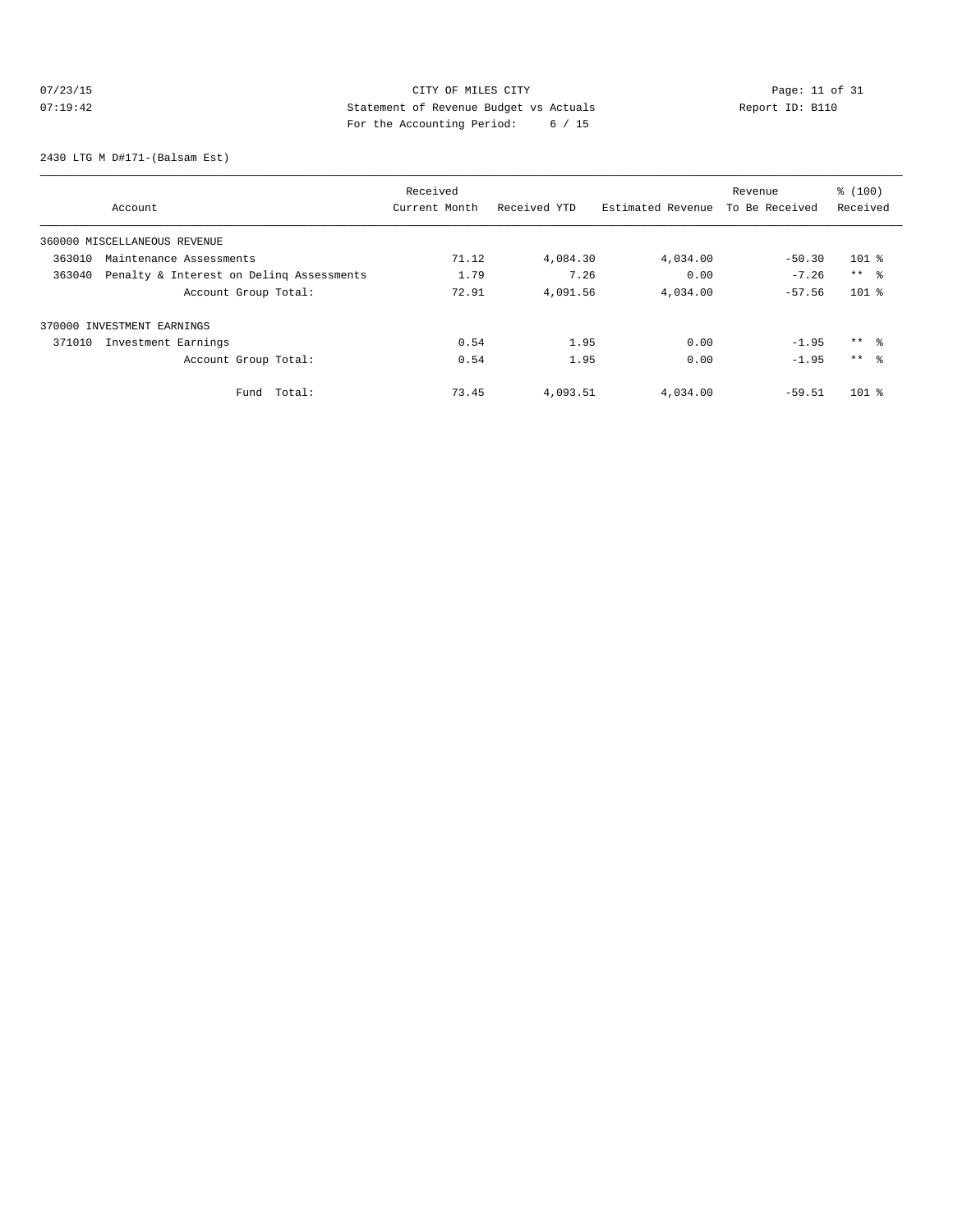# 07/23/15 Page: 12 of 31 07:19:42 Statement of Revenue Budget vs Actuals<br>
Report ID: B110 For the Accounting Period: 6 / 15

2440 LTG M D#172-(Main Str)

|        |                                          | Received      |              |                   | Revenue        | % (100)         |
|--------|------------------------------------------|---------------|--------------|-------------------|----------------|-----------------|
|        | Account                                  | Current Month | Received YTD | Estimated Revenue | To Be Received | Received        |
|        | 360000 MISCELLANEOUS REVENUE             |               |              |                   |                |                 |
| 363010 | Maintenance Assessments                  | 145.56        | 19,803.95    | 19,730.00         | $-73.95$       | $100*$          |
| 363040 | Penalty & Interest on Deling Assessments | 3.67          | 42.95        | 100.00            | 57.05          | $43*$           |
|        | Account Group Total:                     | 149.23        | 19,846.90    | 19,830.00         | $-16.90$       | $100$ %         |
|        | 370000 INVESTMENT EARNINGS               |               |              |                   |                |                 |
| 371010 | Investment Earnings                      | 2.53          | 8.92         | 50.00             | 41.08          | 18 <sup>8</sup> |
|        | Account Group Total:                     | 2.53          | 8.92         | 50.00             | 41.08          | 18 <sup>8</sup> |
|        | Total:<br>Fund                           | 151.76        | 19,855.82    | 19,880.00         | 24.18          | $100$ %         |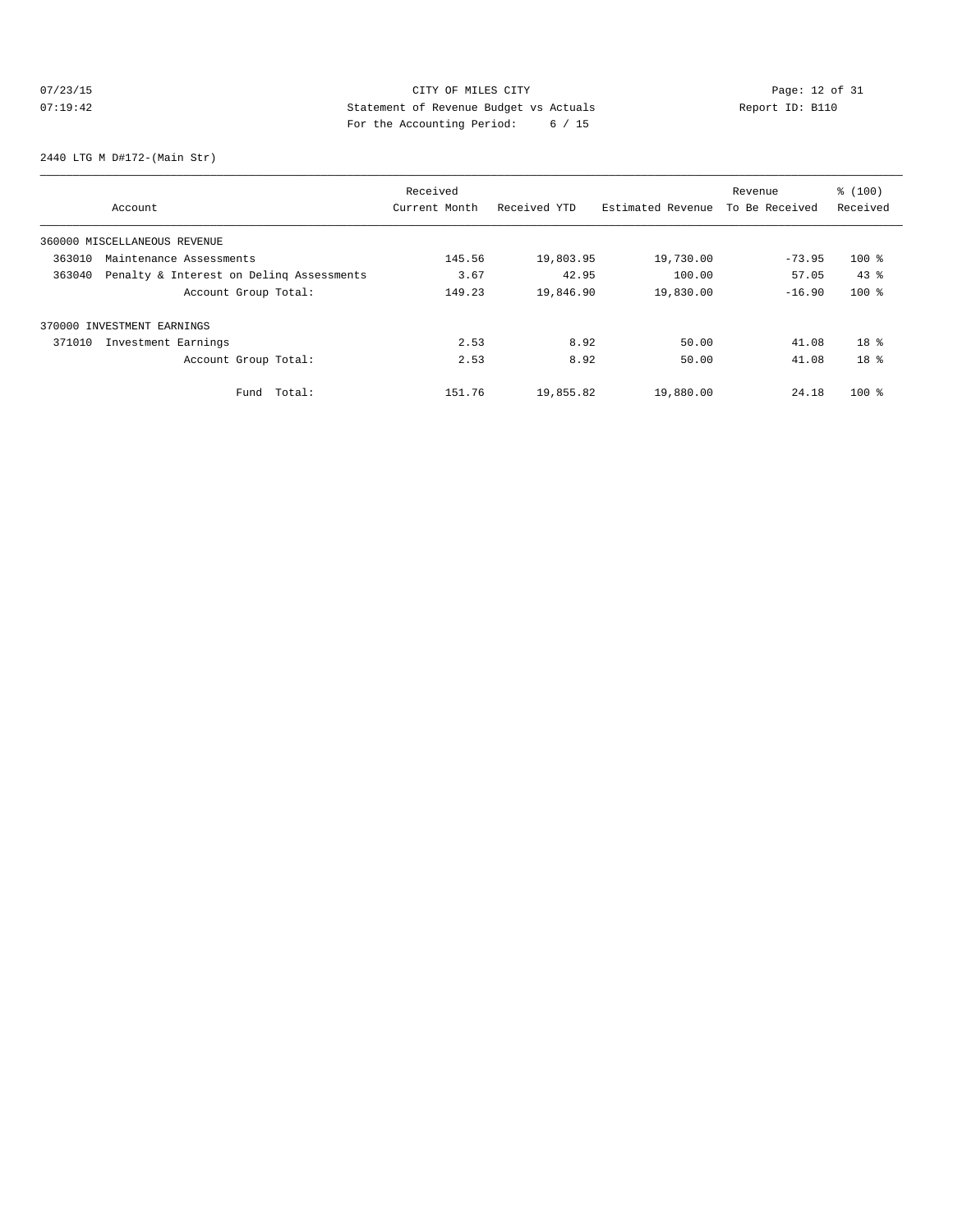# 07/23/15 CITY OF MILES CITY<br>07:19:42 2011 2013 2013 2014 2014 2014 2015<br>07:19:42 2011 2014 2014 2015 2016 2016 2017 2016 2017 07:19:42 Statement of Revenue Budget vs Actuals Report ID: B110 For the Accounting Period: 6 / 15

2450 LTG M D#195-(SG-Trico)

|        |                                          | Received      |              |                   | Revenue        | \$(100)  |
|--------|------------------------------------------|---------------|--------------|-------------------|----------------|----------|
|        | Account                                  | Current Month | Received YTD | Estimated Revenue | To Be Received | Received |
|        | 360000 MISCELLANEOUS REVENUE             |               |              |                   |                |          |
| 363010 | Maintenance Assessments                  | 57.48         | 7,228.75     | 6,498.00          | $-730.75$      | $111*$   |
| 363040 | Penalty & Interest on Deling Assessments | 1.45          | 108.64       | 0.00              | $-108.64$      | $***$ 8  |
|        | Account Group Total:                     | 58.93         | 7,337.39     | 6,498.00          | $-839.39$      | $113*$   |
|        | 370000 INVESTMENT EARNINGS               |               |              |                   |                |          |
| 371010 | Investment Earnings                      | 1.24          | 3.15         | 0.00              | $-3.15$        | $***$ %  |
|        | Account Group Total:                     | 1.24          | 3.15         | 0.00              | $-3.15$        | $***$ 8  |
|        | Total:<br>Fund                           | 60.17         | 7,340.54     | 6,498.00          | $-842.54$      | $113*$   |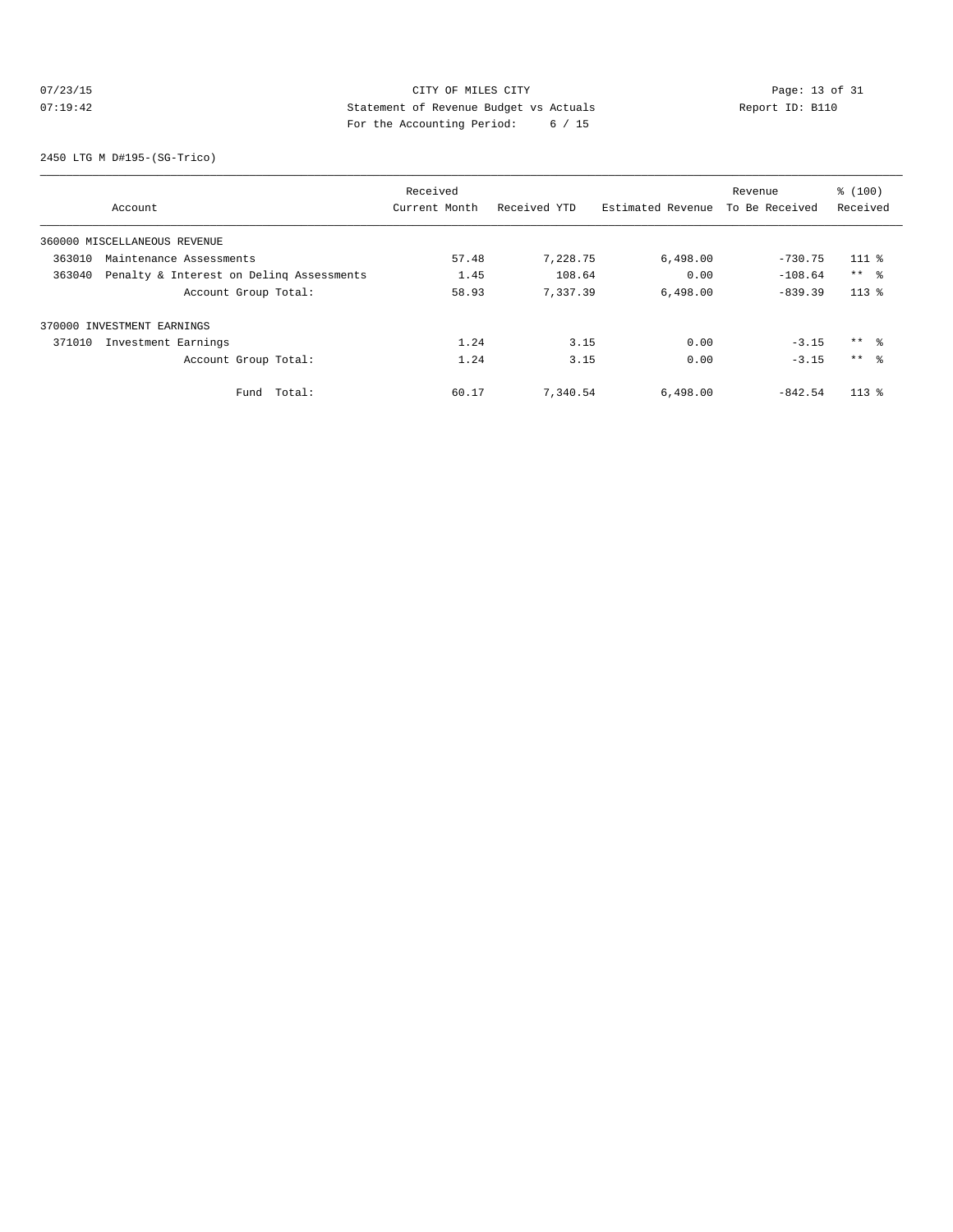# $07/23/15$  Page: 14 of 31 07:19:42 Statement of Revenue Budget vs Actuals Report ID: B110 For the Accounting Period: 6 / 15

2470 LTG M D#202-(SG-MDU&NV)

|        |                                          | Received      |              |                   | Revenue        | % (100)         |
|--------|------------------------------------------|---------------|--------------|-------------------|----------------|-----------------|
|        | Account                                  | Current Month | Received YTD | Estimated Revenue | To Be Received | Received        |
|        | 360000 MISCELLANEOUS REVENUE             |               |              |                   |                |                 |
| 363010 | Maintenance Assessments                  | 29.39         | 7,615.63     | 7,736.00          | 120.37         | 98 %            |
| 363040 | Penalty & Interest on Deling Assessments | 0.74          | 14.35        | 10.00             | $-4.35$        | $144$ %         |
|        | Account Group Total:                     | 30.13         | 7.629.98     | 7,746.00          | 116.02         | 99 <sup>8</sup> |
|        | 370000 INVESTMENT EARNINGS               |               |              |                   |                |                 |
| 371010 | Investment Earnings                      | 1.10          | 4.10         | 0.00              | $-4.10$        | $***$ $\approx$ |
|        | Account Group Total:                     | 1.10          | 4.10         | 0.00              | $-4.10$        | $***$ $\approx$ |
|        | Total:<br>Fund                           | 31.23         | 7,634.08     | 7,746.00          | 111.92         | 99 %            |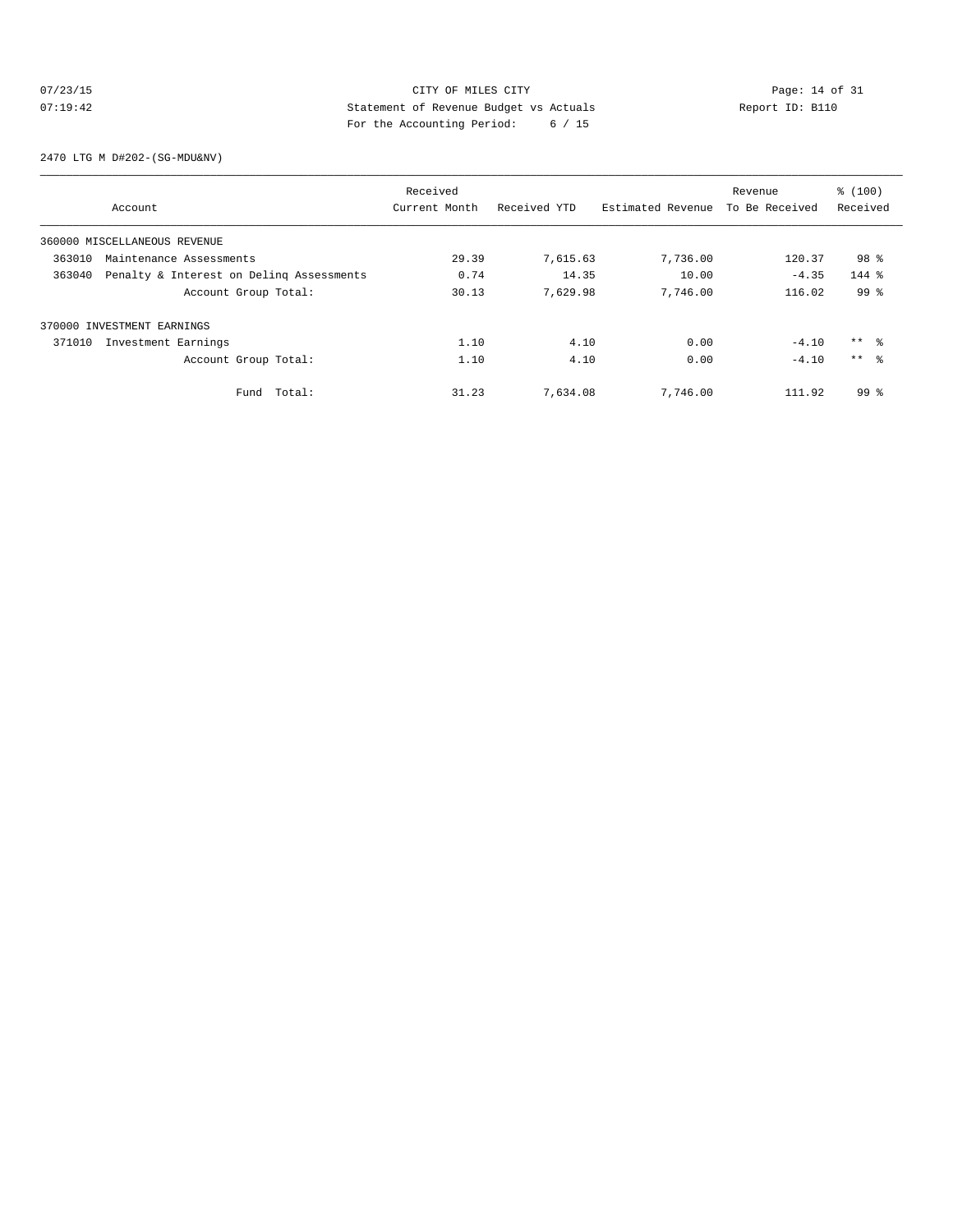# $07/23/15$  Page: 15 of 31 07:19:42 Statement of Revenue Budget vs Actuals Report ID: B110 For the Accounting Period: 6 / 15

2480 LTG M M#173-(Milestown Estates)

|        |                                          | Received      |              |                   | Revenue        | % (100)         |
|--------|------------------------------------------|---------------|--------------|-------------------|----------------|-----------------|
|        | Account                                  | Current Month | Received YTD | Estimated Revenue | To Be Received | Received        |
|        | 360000 MISCELLANEOUS REVENUE             |               |              |                   |                |                 |
| 363010 | Maintenance Assessments                  | 0.00          | 1,612.07     | 1,678.00          | 65.93          | 96 <sup>8</sup> |
| 363040 | Penalty & Interest on Deling Assessments | 0.00          | 3.93         | 0.00              | $-3.93$        | $***$ $ -$      |
|        | Account Group Total:                     | 0.00          | 1,616.00     | 1,678.00          | 62.00          | 96 <sup>8</sup> |
|        | 370000 INVESTMENT EARNINGS               |               |              |                   |                |                 |
| 371010 | Investment Earnings                      | 0.44          | 2.28         | 0.00              | $-2.28$        | $***$ $\approx$ |
|        | Account Group Total:                     | 0.44          | 2.28         | 0.00              | $-2.28$        | $***$ %         |
|        | Fund Total:                              | 0.44          | 1,618.28     | 1,678.00          | 59.72          | 96 <sup>8</sup> |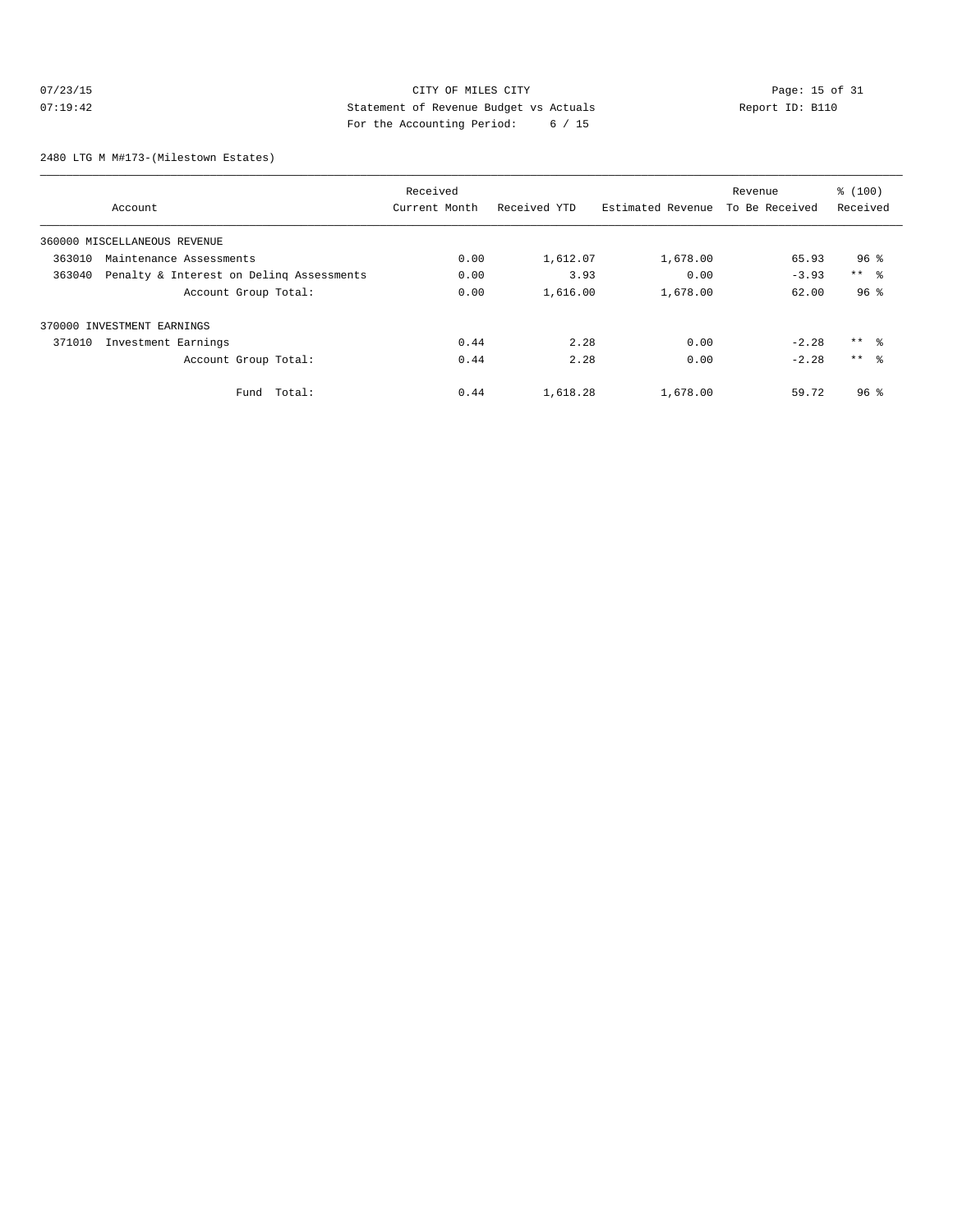# 07/23/15 Page: 16 of 31 07:19:42 Statement of Revenue Budget vs Actuals Report ID: B110 For the Accounting Period: 6 / 15

2510 STR MAINT DIST #204

| Account                                            | Received<br>Current Month | Received YTD | Estimated Revenue | Revenue<br>To Be Received | % (100)<br>Received |
|----------------------------------------------------|---------------------------|--------------|-------------------|---------------------------|---------------------|
| 360000 MISCELLANEOUS REVENUE                       |                           |              |                   |                           |                     |
| 363010<br>Maintenance Assessments                  | 14,343.07                 | 958,252.06   | 945, 359.00       | $-12,893.06$              | $101$ %             |
| 363040<br>Penalty & Interest on Deling Assessments | 361.82                    | 3,904.21     | 1,000.00          | $-2,904.21$               | $390*$              |
| Account Group Total:                               | 14,704.89                 | 962, 156.27  | 946,359.00        | $-15,797.27$              | $102$ %             |
| 370000 INVESTMENT EARNINGS                         |                           |              |                   |                           |                     |
| 371010<br>Investment Earnings                      | 162.44                    | 731.45       | 400.00            | $-331.45$                 | $183$ %             |
| Account Group Total:                               | 162.44                    | 731.45       | 400.00            | $-331.45$                 | 183 %               |
| 380000 OTHER FINANCING SOURCES                     |                           |              |                   |                           |                     |
| Interfund Operating Transfer<br>383000             | 87, 274.00                | 87,274.00    | 87,274.00         | 0.00                      | $100$ %             |
| Account Group Total:                               | 87, 274.00                | 87, 274.00   | 87, 274.00        | 0.00                      | $100*$              |
| Total:<br>Fund                                     | 102,141.33                | 1,050,161.72 | 1,034,033.00      | $-16, 128.72$             | $102*$              |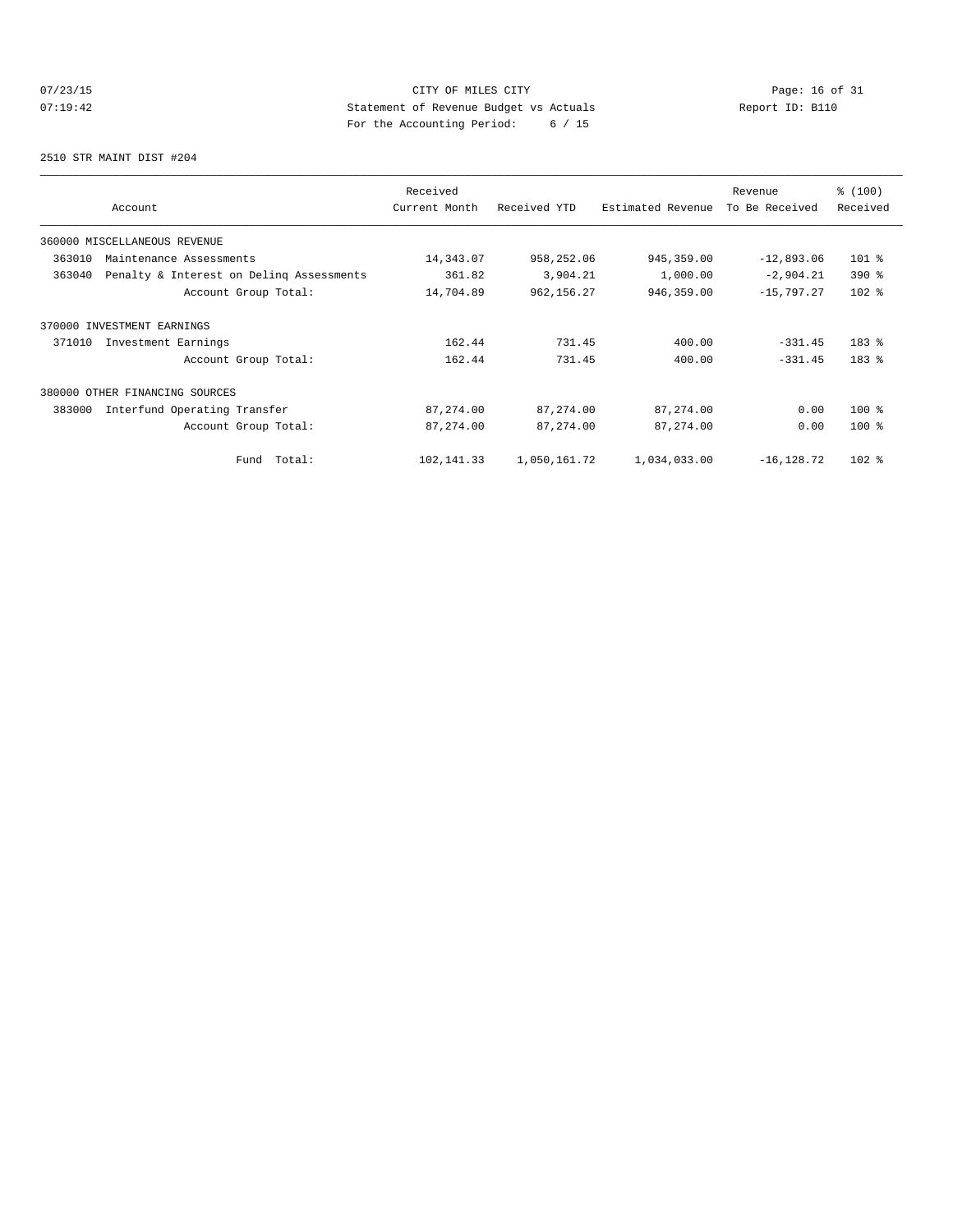# 07/23/15 Page: 17 of 31 07:19:42 Statement of Revenue Budget vs Actuals<br>
Report ID: B110 For the Accounting Period: 6 / 15

#### 2520 STR MAINT DIST #205

|        |                                          | Received      |              |                   | Revenue        | % (100)        |
|--------|------------------------------------------|---------------|--------------|-------------------|----------------|----------------|
|        | Account                                  | Current Month | Received YTD | Estimated Revenue | To Be Received | Received       |
|        | 330000 INTERGOVERNMENTAL REVENUES        |               |              |                   |                |                |
| 334001 | CTEP-SRTS- Safe route to school          | 0.00          | 0.00         | 256,053.00        | 256,053.00     | 0 <sup>8</sup> |
|        | Account Group Total:                     | 0.00          | 0.00         | 256,053.00        | 256,053.00     | 0 <sup>8</sup> |
|        | 360000 MISCELLANEOUS REVENUE             |               |              |                   |                |                |
| 363010 | Maintenance Assessments                  | 8,551.29      | 276, 379.89  | 247,584.00        | $-28,795.89$   | $112*$         |
| 363040 | Penalty & Interest on Deling Assessments | 239.51        | 1,694.43     | 1,000.00          | $-694.43$      | $169$ %        |
|        | Account Group Total:                     | 8,790.80      | 278,074.32   | 248,584.00        | $-29,490.32$   | $112*$         |
|        | 370000 INVESTMENT EARNINGS               |               |              |                   |                |                |
| 371010 | Investment Earnings                      | 92.81         | 471.28       | 400.00            | $-71.28$       | $118*$         |
|        | Account Group Total:                     | 92.81         | 471.28       | 400.00            | $-71.28$       | $118*$         |
|        | 380000 OTHER FINANCING SOURCES           |               |              |                   |                |                |
| 383000 | Interfund Operating Transfer             | 87,274.00     | 87, 274, 00  | 87, 274, 00       | 0.00           | $100*$         |
|        | Account Group Total:                     | 87, 274.00    | 87, 274, 00  | 87,274.00         | 0.00           | $100*$         |
|        | Fund Total:                              | 96,157.61     | 365,819.60   | 592,311.00        | 226,491.40     | 62 %           |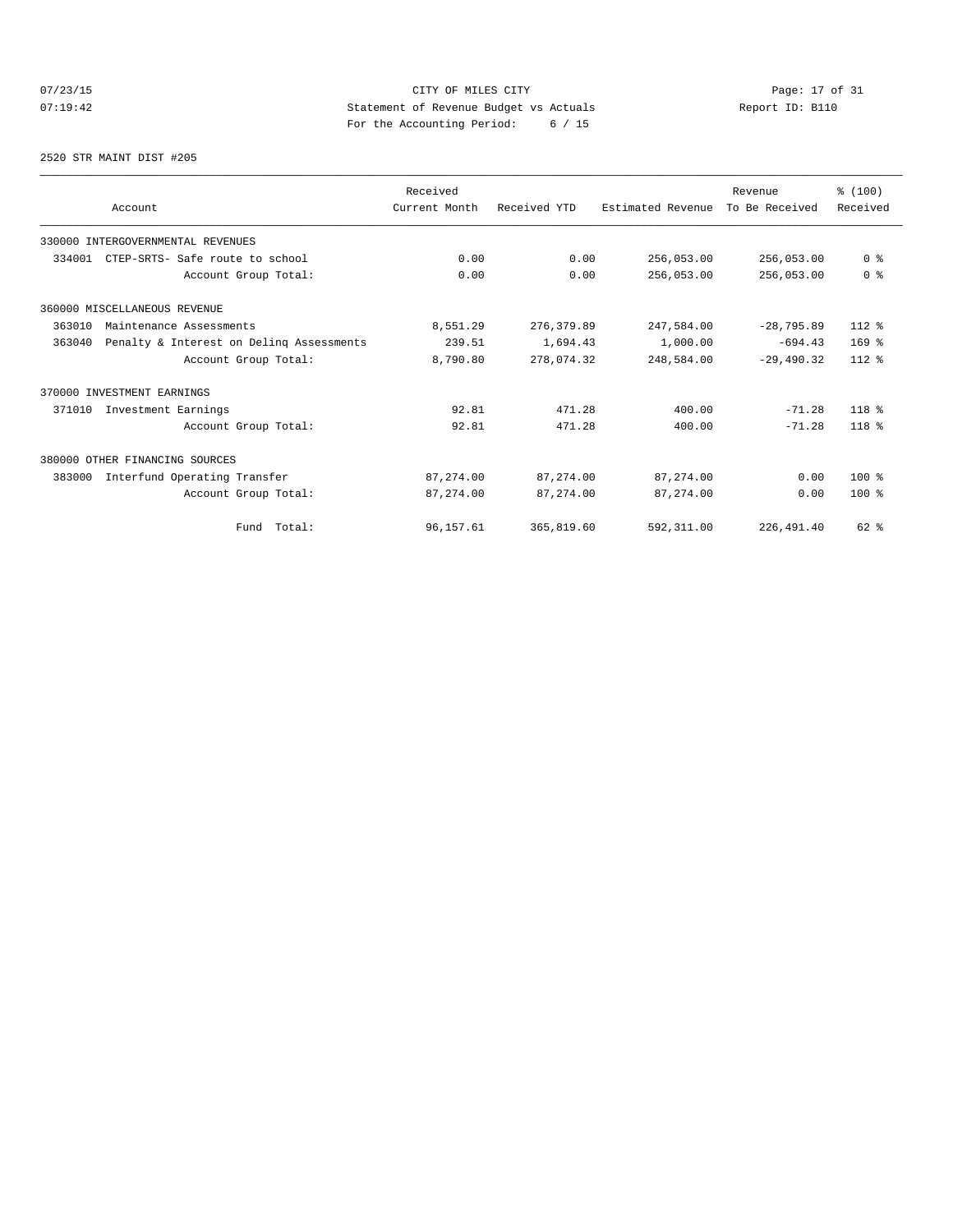# 07/23/15 CITY OF MILES CITY Page: 18 of 31 07:19:42 Statement of Revenue Budget vs Actuals Report ID: B110 For the Accounting Period: 6 / 15

2540 STR MAINT DIST#207-(MILESTOWN ESTATES)

|        |                                          | Received      |              |                   | Revenue        | % (100)    |
|--------|------------------------------------------|---------------|--------------|-------------------|----------------|------------|
|        | Account                                  | Current Month | Received YTD | Estimated Revenue | To Be Received | Received   |
|        | 360000 MISCELLANEOUS REVENUE             |               |              |                   |                |            |
| 363010 | Maintenance Assessments                  | 0.00          | 4,283.09     | 4,297.00          | 13.91          | $100*$     |
| 363040 | Penalty & Interest on Deling Assessments | 0.00          | 19.11        | 0.00              | $-19.11$       | $***$ $ -$ |
|        | Account Group Total:                     | 0.00          | 4,302.20     | 4,297.00          | $-5.20$        | $100*$     |
| 370000 | INVESTMENT EARNINGS                      |               |              |                   |                |            |
| 371010 | Investment Earnings                      | 0.71          | 4.42         | 0.00              | $-4.42$        | $***$ 8    |
|        | Account Group Total:                     | 0.71          | 4.42         | 0.00              | $-4.42$        | $***$ 8    |
|        | Fund Total:                              | 0.71          | 4,306.62     | 4,297.00          | $-9.62$        | $100*$     |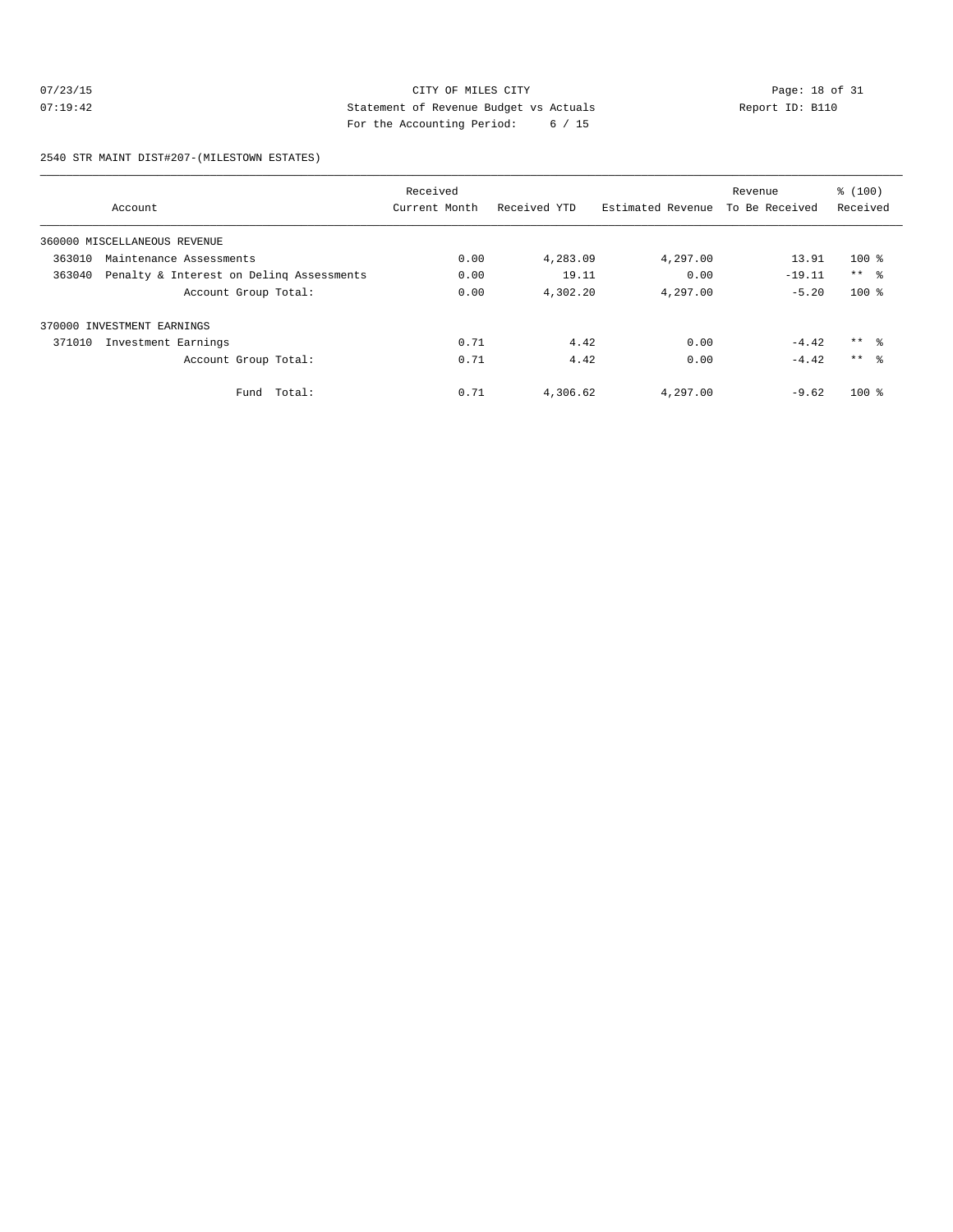# 07/23/15 CITY OF MILES CITY Page: 19 of 31 07:19:42 Statement of Revenue Budget vs Actuals Report ID: B110 For the Accounting Period: 6 / 15

#### 2701 Fire Grants

|        | Account                      |                      | Received<br>Current Month |      | Received YTD | Estimated Revenue | Revenue<br>To Be Received | % (100)<br>Received |  |
|--------|------------------------------|----------------------|---------------------------|------|--------------|-------------------|---------------------------|---------------------|--|
|        | 360000 MISCELLANEOUS REVENUE |                      |                           |      |              |                   |                           |                     |  |
| 362020 | MISC REVENUE                 |                      |                           | 0.00 | 500.00       | 0.00              | $-500.00$                 | $***$ $\frac{6}{5}$ |  |
| 365040 | DONATIONS-FIRE/AMB           |                      |                           | 0.00 | 200.00       | 0.00              | $-200.00$                 | $***$ 8             |  |
|        |                              | Account Group Total: |                           | 0.00 | 700.00       | 0.00              | $-700.00$                 | $***$ 8             |  |
|        |                              | Total:<br>Fund       |                           | 0.00 | 700.00       | 0.00              | $-700.00$                 | $***$ 8             |  |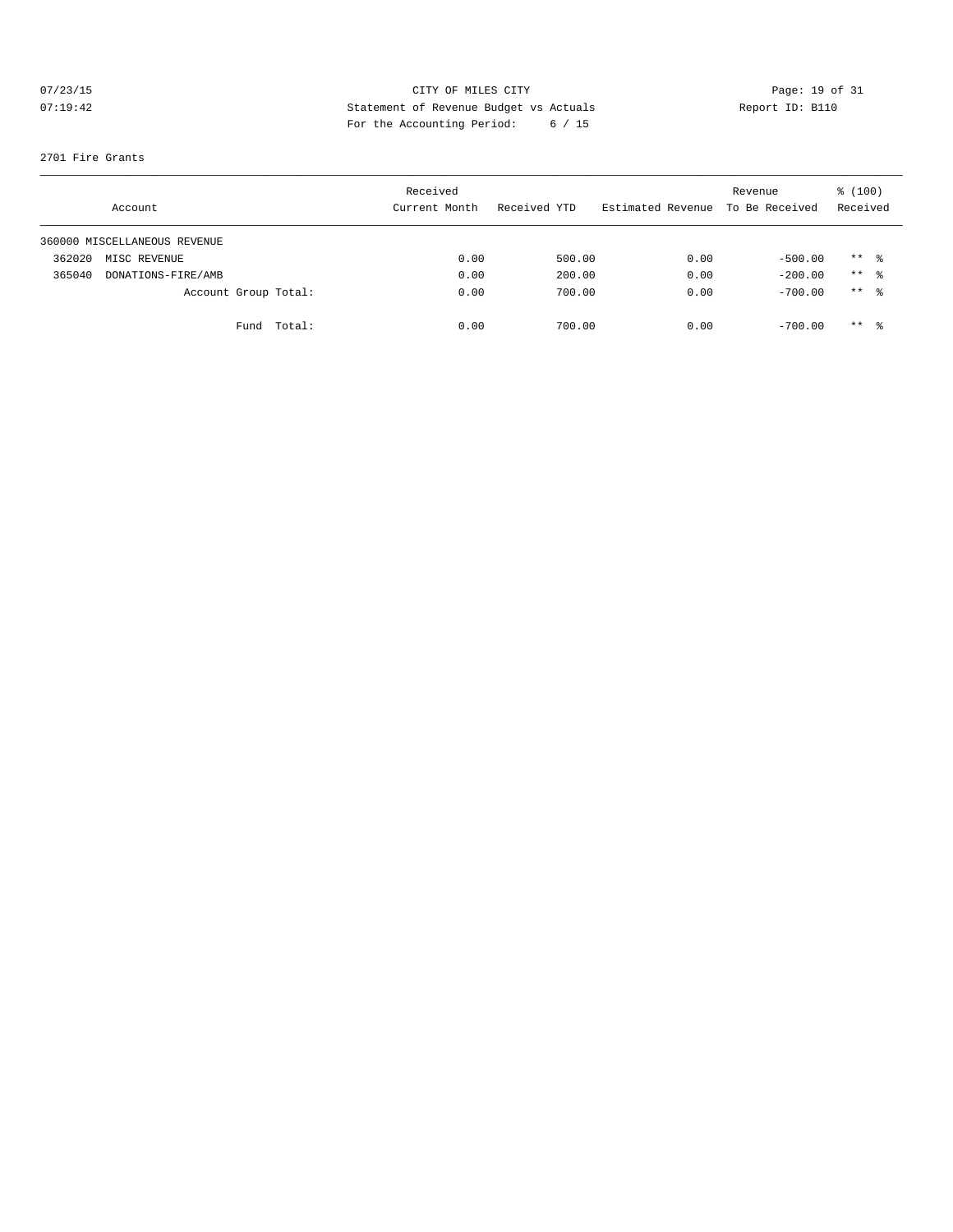# 07/23/15 Page: 20 of 31 07:19:42 Statement of Revenue Budget vs Actuals Report ID: B110 For the Accounting Period: 6 / 15

2820 GAS TAX

| Account                              | Received<br>Current Month | Received YTD | Estimated Revenue | Revenue<br>To Be Received | \$(100)<br>Received |
|--------------------------------------|---------------------------|--------------|-------------------|---------------------------|---------------------|
| 330000 INTERGOVERNMENTAL REVENUES    |                           |              |                   |                           |                     |
| Gasoline Tax Apportionment<br>335040 | 15,056.44                 | 180,677.29   | 180,677.00        | $-0.29$                   | $100*$              |
| Account Group Total:                 | 15,056.44                 | 180,677.29   | 180,677.00        | $-0.29$                   | $100*$              |
| Fund Total:                          | 15,056.44                 | 180,677.29   | 180,677.00        | $-0.29$                   | $100*$              |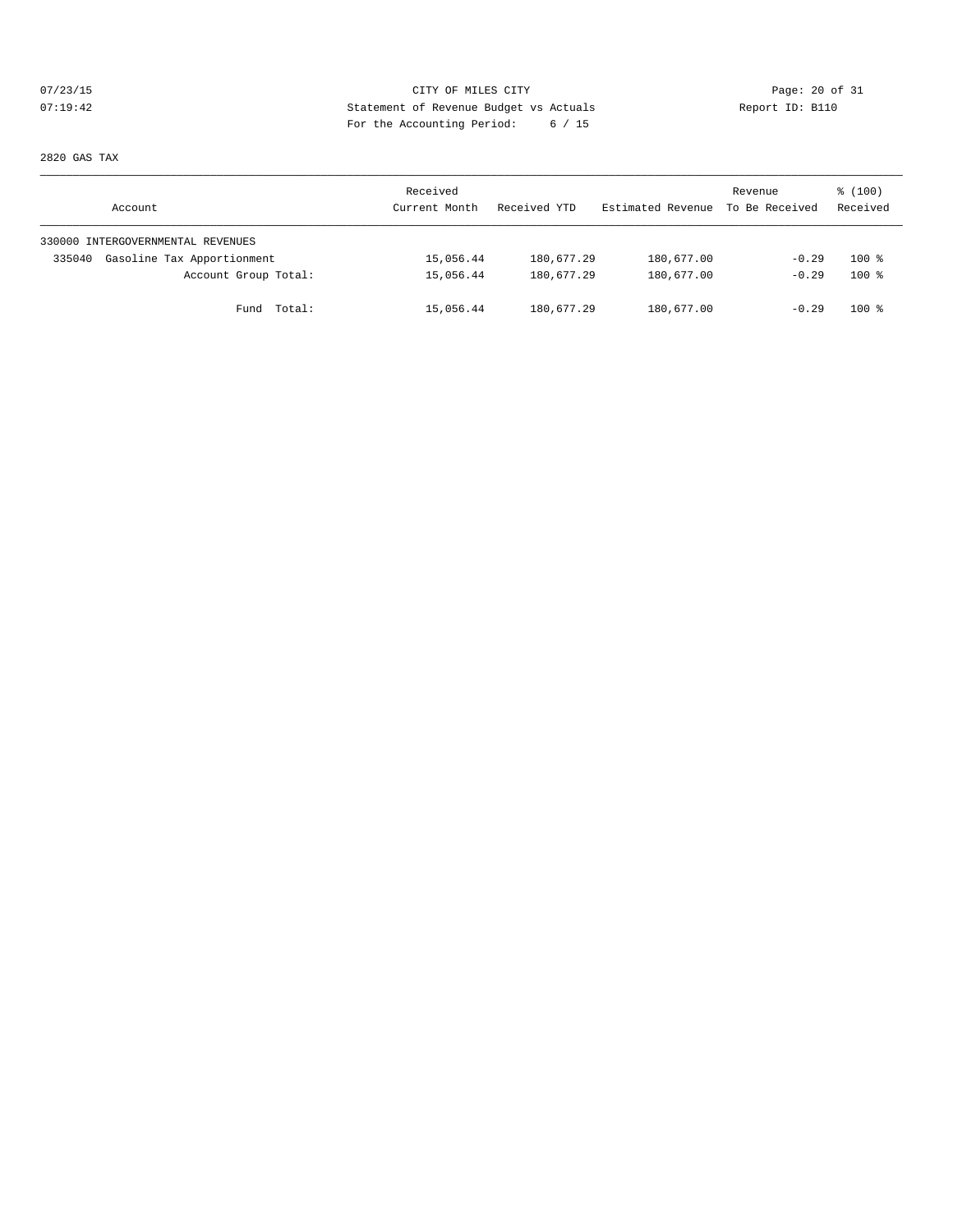# 07/23/15 CITY OF MILES CITY<br>07:19:42 20 OF Statement of Revenue Budget vs Actuals<br>07:19:42 20 OF Statement of Revenue Budget vs Actuals 07:19:42 Statement of Revenue Budget vs Actuals Report ID: B110 For the Accounting Period: 6 / 15

#### 2850 911 EMERGENCY

|                                   | Received      |              |                   | Revenue        | % (100)         |
|-----------------------------------|---------------|--------------|-------------------|----------------|-----------------|
| Account                           | Current Month | Received YTD | Estimated Revenue | To Be Received | Received        |
| 330000 INTERGOVERNMENTAL REVENUES |               |              |                   |                |                 |
| 335080<br>Basic 911 Funds         | 0.00          | 63,225.90    | 64,000.00         | 774.10         | 99 <sup>°</sup> |
| 335081<br>Enhanced 911 Funds      | 0.00          | 63,225.90    | 64,000.00         | 774.10         | 99 <sup>8</sup> |
| 335082<br>911 - WIRELESS FUNDS    | 0.00          | 105,178.50   | 77,000.00         | $-28, 178.50$  | $137$ $%$       |
| Account Group Total:              | 0.00          | 231,630.30   | 205,000.00        | $-26,630.30$   | $113*$          |
| 370000 INVESTMENT EARNINGS        |               |              |                   |                |                 |
| 371010<br>Investment Earnings     | 47.09         | 220.39       | 300.00            | 79.61          | 73 %            |
| Account Group Total:              | 47.09         | 220.39       | 300.00            | 79.61          | 73.8            |
| Total:<br>Fund                    | 47.09         | 231,850.69   | 205,300.00        | $-26,550.69$   | $113*$          |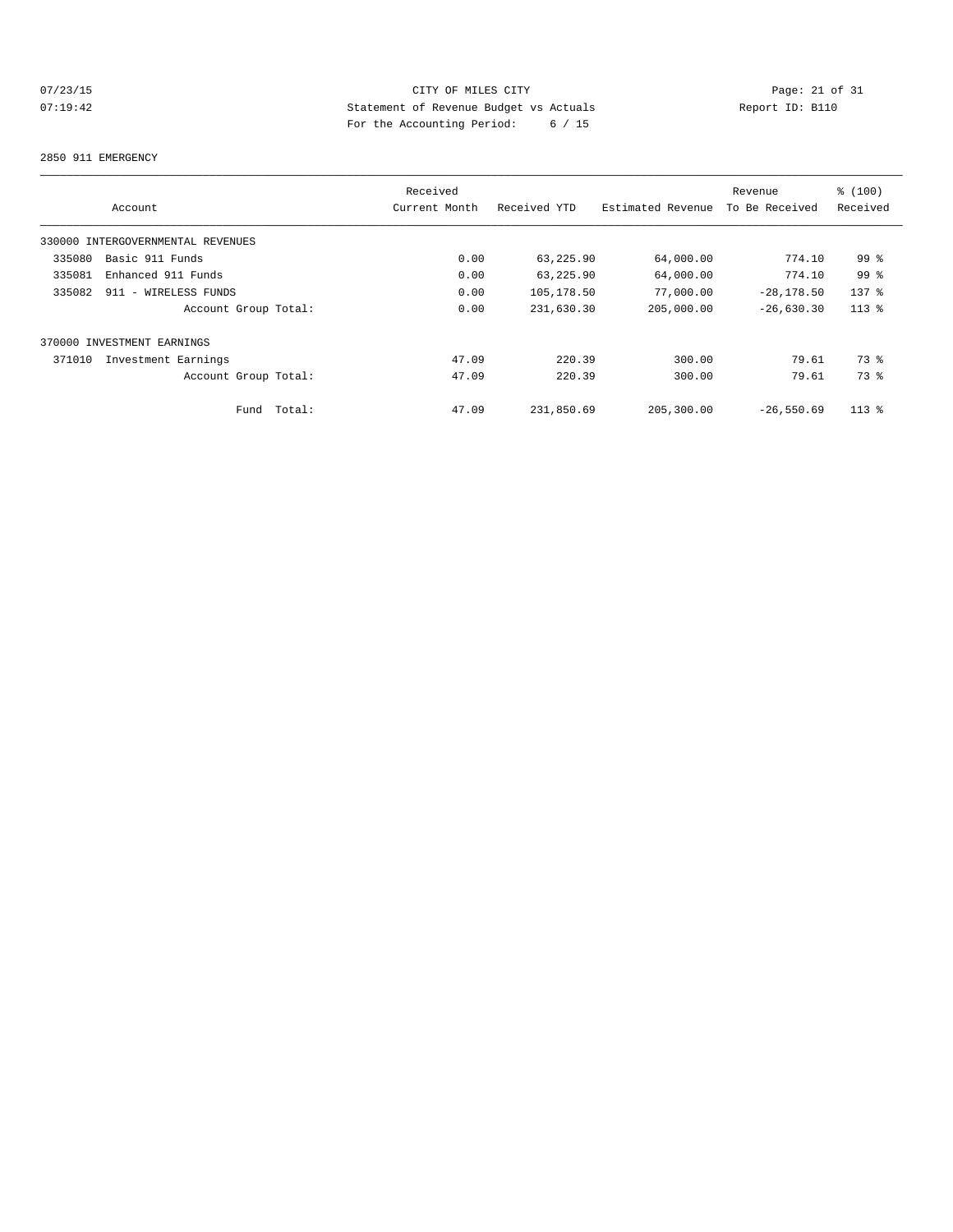# 07/23/15 CITY OF MILES CITY<br>07:19:42 2 Of 31<br>07:19:42 2 Of 31<br>Pay the localities Pauline Police (15 07:19:42 Statement of Revenue Budget vs Actuals Report ID: B110 For the Accounting Period: 6 / 15

#### 2880 LIBRARY GRANTS

|        | Account                           |        | Received<br>Current Month | Received YTD | Estimated Revenue | Revenue<br>To Be Received | % (100)<br>Received |
|--------|-----------------------------------|--------|---------------------------|--------------|-------------------|---------------------------|---------------------|
|        | 330000 INTERGOVERNMENTAL REVENUES |        |                           |              |                   |                           |                     |
| 334100 | Library - State Aid               |        | 0.00                      | 5,398.69     | 5,398,00          | $-0.69$                   | $100*$              |
| 334105 | Sagebrush Fed/Coal Sev Tax        |        | 0.00                      | 6, 159.00    | 6, 160.00         | 1.00                      | $100*$              |
| 334107 | Humanities Montana Grant          |        | 0.00                      | 0.00         | 2,000.00          | 2,000.00                  | 0 <sub>8</sub>      |
|        | Account Group Total:              |        | 0.00                      | 11,557.69    | 13,558.00         | 2,000.31                  | 85 <sup>8</sup>     |
|        | Fund                              | Total: | 0.00                      | 11,557.69    | 13,558.00         | 2,000.31                  | 85 <sup>8</sup>     |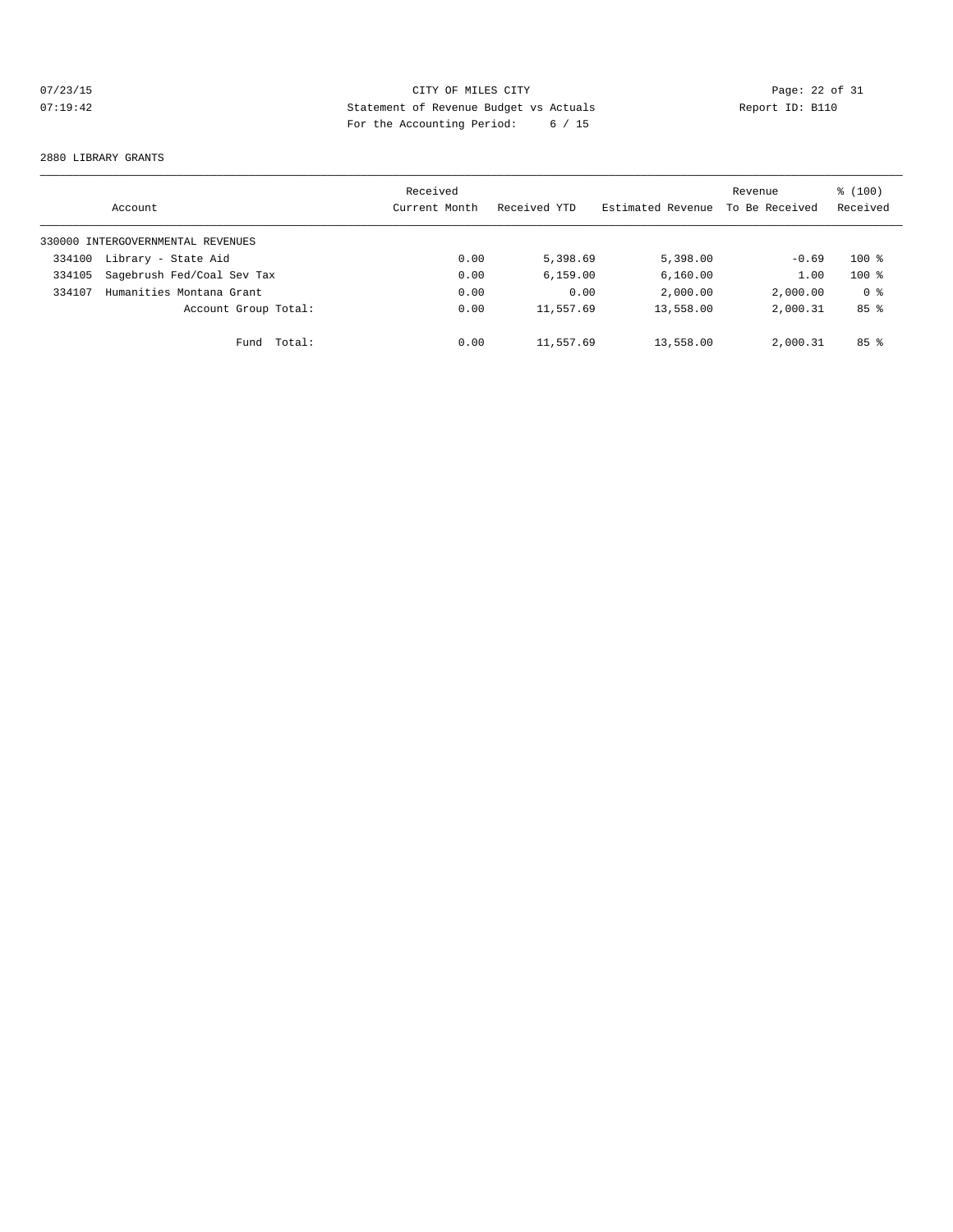# $O7/23/15$  Page: 23 of 31 07:19:42 Statement of Revenue Budget vs Actuals Report ID: B110 For the Accounting Period: 6 / 15

2935 Historic Preservation

|        |                                      | Received      |              |                   | Revenue        | % (100)        |
|--------|--------------------------------------|---------------|--------------|-------------------|----------------|----------------|
|        | Account                              | Current Month | Received YTD | Estimated Revenue | To Be Received | Received       |
|        | 330000 INTERGOVERNMENTAL REVENUES    |               |              |                   |                |                |
| 331171 | HP-CDBG-ED Grant                     | 0.00          | 9,463.75     | 7,500.00          | $-1,963.75$    | $126$ %        |
| 331172 | Montana Main St Grant                | 0.00          | 10,000.00    | 8,216.00          | $-1,784.00$    | $122$ %        |
| 334000 | State Grants                         | 0.00          | 5,225.00     | 5,225.00          | 0.00           | $100*$         |
|        | Account Group Total:                 | 0.00          | 24,688.75    | 20,941.00         | $-3,747.75$    | $118*$         |
|        | 340000 Charges for Services          |               |              |                   |                |                |
| 346080 | Preservation Service Fees            | 0.00          | 0.00         | 1,200.00          | 1,200.00       | 0 <sup>8</sup> |
|        | Account Group Total:                 | 0.00          | 0.00         | 1,200.00          | 1,200.00       | 0 <sup>8</sup> |
|        | 360000 MISCELLANEOUS REVENUE         |               |              |                   |                |                |
| 365070 | Custer Co. Historical Society (CCHS) | 0.00          | 1,000.00     | 1,000.00          | 0.00           | $100*$         |
|        | Account Group Total:                 | 0.00          | 1,000.00     | 1,000.00          | 0.00           | 100%           |
|        | 380000 OTHER FINANCING SOURCES       |               |              |                   |                |                |
| 383000 | Interfund Operating Transfer         | 0.00          | 3,457.00     | 3,457.00          | 0.00           | $100*$         |
|        | Account Group Total:                 | 0.00          | 3,457.00     | 3,457.00          | 0.00           | $100*$         |
|        | Fund Total:                          | 0.00          | 29, 145. 75  | 26,598.00         | $-2,547.75$    | $110*$         |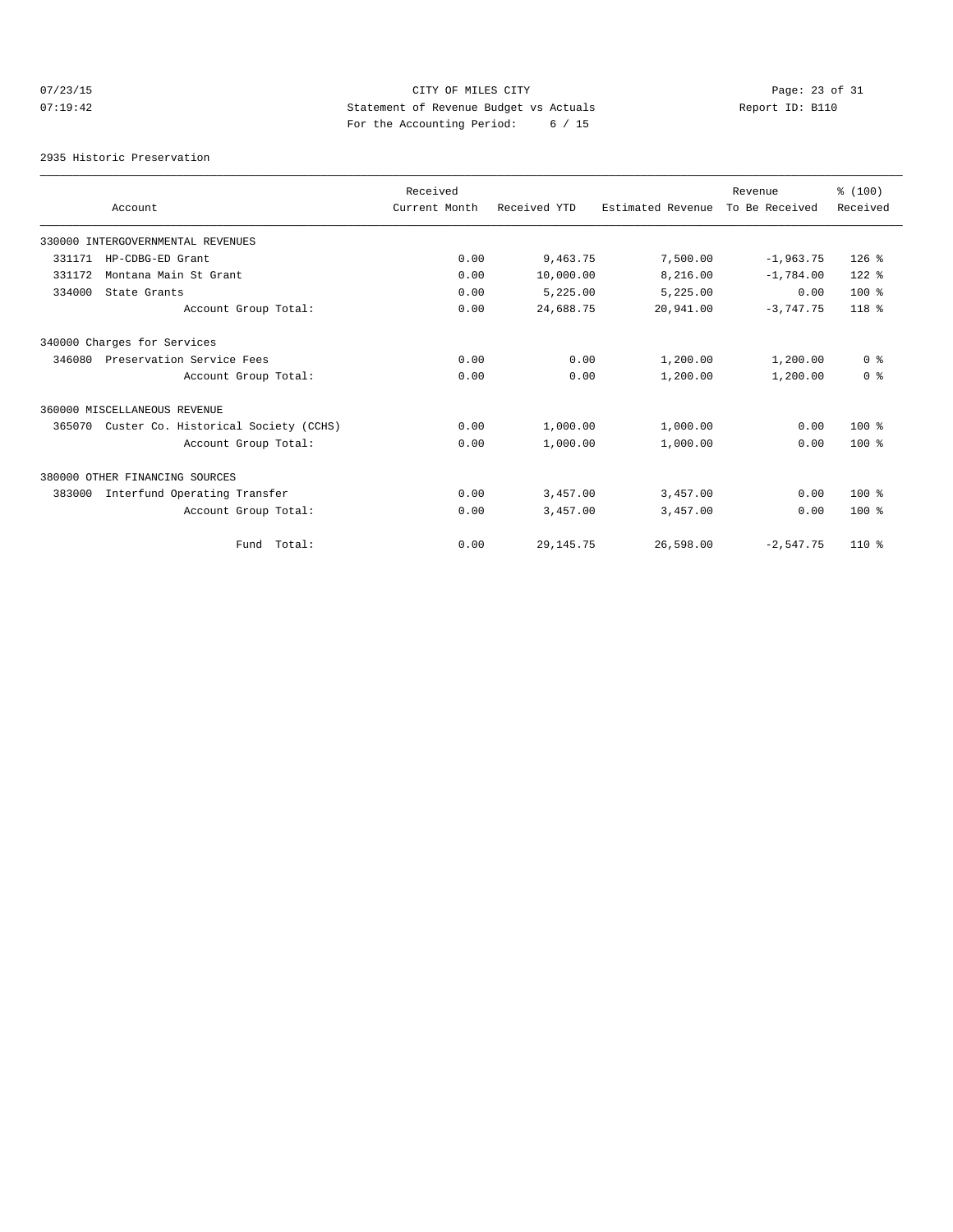# $O7/23/15$  Page: 24 of 31 07:19:42 Statement of Revenue Budget vs Actuals Report ID: B110 For the Accounting Period: 6 / 15

2985 RETIRED SENIOR VOLUNTEER PROG (RSVP)

|        | Account                           | Received<br>Current Month | Received YTD | Estimated Revenue | Revenue<br>To Be Received | % (100)<br>Received |
|--------|-----------------------------------|---------------------------|--------------|-------------------|---------------------------|---------------------|
|        |                                   |                           |              |                   |                           |                     |
|        | 330000 INTERGOVERNMENTAL REVENUES |                           |              |                   |                           |                     |
| 331165 | RSVP FEDERAL GRANTS-Custer        | 8,419.85                  | 54,663.33    | 60,728.00         | 6,064.67                  | $90*$               |
| 331166 | RSVP-Fallon                       | 1,634.64                  | 12,222.86    | 23,184.00         | 10,961.14                 | 53%                 |
|        | Account Group Total:              | 10,054.49                 | 66,886.19    | 83,912.00         | 17,025.81                 | 80%                 |
|        | 360000 MISCELLANEOUS REVENUE      |                           |              |                   |                           |                     |
| 362020 | MISC REVENUE                      | 0.00                      | 15,099.06    | 19,000.00         | 3,900.94                  | 79 %                |
| 362021 | Misc. Rev- Fallon                 | 0.00                      | 1,455.00     | 2,000.00          | 545.00                    | 73 %                |
| 365000 | Contributions and Donations       | 0.00                      | 3,738.47     | 0.00              | $-3,738.47$               | $***$ $ -$          |
|        | Account Group Total:              | 0.00                      | 20, 292.53   | 21,000.00         | 707.47                    | 97 <sup>°</sup>     |
|        | 370000 INVESTMENT EARNINGS        |                           |              |                   |                           |                     |
| 371010 | Investment Earnings               | 2.71                      | 22.92        | 0.00              | $-22.92$                  | $***$ $\approx$     |
|        | Account Group Total:              | 2.71                      | 22.92        | 0.00              | $-22.92$                  | $***$ $\approx$     |
|        | Fund Total:                       | 10,057.20                 | 87,201.64    | 104,912.00        | 17,710.36                 | 83 %                |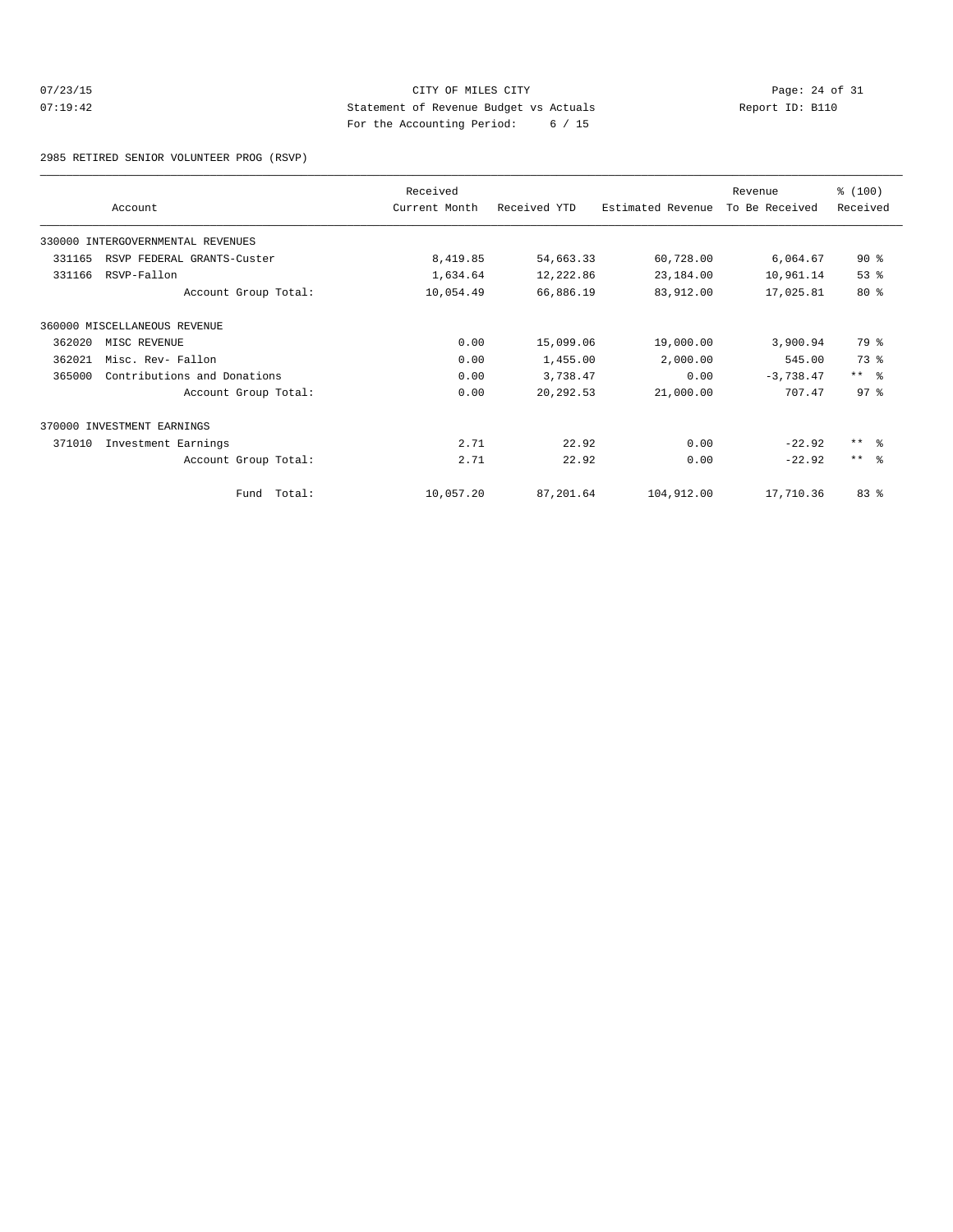#### 07/23/15 Page: 25 of 31 07:19:42 Statement of Revenue Budget vs Actuals Report ID: B110 For the Accounting Period: 6 / 15

4000 General Fund Capitol Improvement Fund

| Account                       | Received<br>Current Month | Received YTD | Estimated Revenue To Be Received | Revenue   | % (100)<br>Received |
|-------------------------------|---------------------------|--------------|----------------------------------|-----------|---------------------|
| 370000 INVESTMENT EARNINGS    |                           |              |                                  |           |                     |
| Investment Earnings<br>371010 | 32.72                     | 203.67       | 0.00                             | $-203.67$ | $***$ $\frac{6}{3}$ |
| Account Group Total:          | 32.72                     | 203.67       | 0.00                             | $-203.67$ | $***$ 8             |
| Fund Total:                   | 32.72                     | 203.67       | 0.00                             | $-203.67$ | $***$ $\frac{6}{3}$ |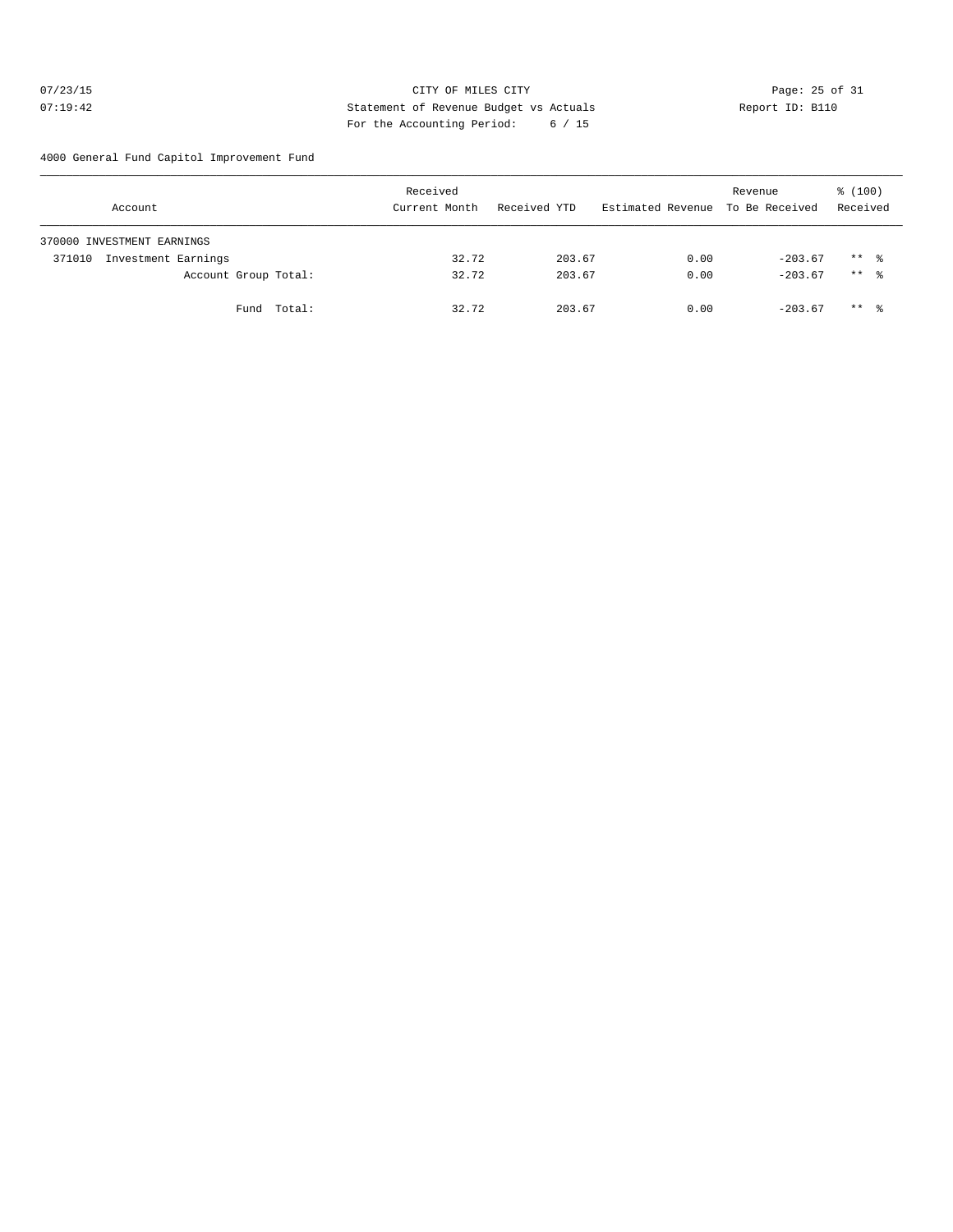# $07/23/15$  Page: 26 of 31 07:19:42 Statement of Revenue Budget vs Actuals Report ID: B110 For the Accounting Period: 6 / 15

4060 CAPITAL IMPROV-PUBLIC WORKS

|        |                                            | Received      |              |                   | Revenue        | % (100)                 |
|--------|--------------------------------------------|---------------|--------------|-------------------|----------------|-------------------------|
|        | Account                                    | Current Month | Received YTD | Estimated Revenue | To Be Received | Received                |
|        | 320000 LICENSES AND PERMITS                |               |              |                   |                |                         |
| 323040 | Other Miscellaneous Permits                | 900.00        | 4,847.25     | 3,000.00          | $-1,847.25$    | $162$ $%$               |
|        | Account Group Total:                       | 900.00        | 4,847.25     | 3,000.00          | $-1,847.25$    | $162$ %                 |
|        | 340000 Charges for Services                |               |              |                   |                |                         |
|        | 343012 Street & Roadway Labor/Equip Rental | 0.00          | 166.10       | 0.00              | $-166.10$      | $***$ %                 |
| 343014 | Street Cleaning                            | 1,000.00      | 1,000.00     | 8,490.00          | 7,490.00       | $12*$                   |
| 343016 | Prkg Vio/Off Str-Impnd Fees                | 252.00        | 724.00       | 500.00            | $-224.00$      | $145*$                  |
| 343018 | Sale of Street & Roadway Materials         | 8,490.00      | 8,490.00     | 1,000.00          | $-7,490.00$    | 849 %                   |
|        | Account Group Total:                       | 9,742.00      | 10,380.10    | 9,990.00          | $-390.10$      | $104$ $%$               |
|        | 360000 MISCELLANEOUS REVENUE               |               |              |                   |                |                         |
| 367000 | Sale of Junk or Salvage                    | 0.00          | 163.20       | 0.00              | $-163.20$      | $***$ $%$               |
|        | Account Group Total:                       | 0.00          | 163.20       | 0.00              | $-163.20$      | $***$ $ -$              |
|        | 370000 INVESTMENT EARNINGS                 |               |              |                   |                |                         |
|        | 371010 Investment Earnings                 | 57.30         | 211.13       | 0.00              | $-211.13$      | $***$ $\approx$         |
|        | Account Group Total:                       | 57.30         | 211.13       | 0.00              | $-211.13$      | $***$ $=$ $\frac{6}{5}$ |
|        | 380000 OTHER FINANCING SOURCES             |               |              |                   |                |                         |
| 383000 | Interfund Operating Transfer               | 0.00          | 208,570.00   | 204,000.00        | $-4,570.00$    | $102$ %                 |
|        | Account Group Total:                       | 0.00          | 208,570.00   | 204,000.00        | $-4,570.00$    | $102*$                  |
|        | Fund Total:                                | 10,699.30     | 224, 171.68  | 216,990.00        | $-7,181.68$    | 103 <sub>8</sub>        |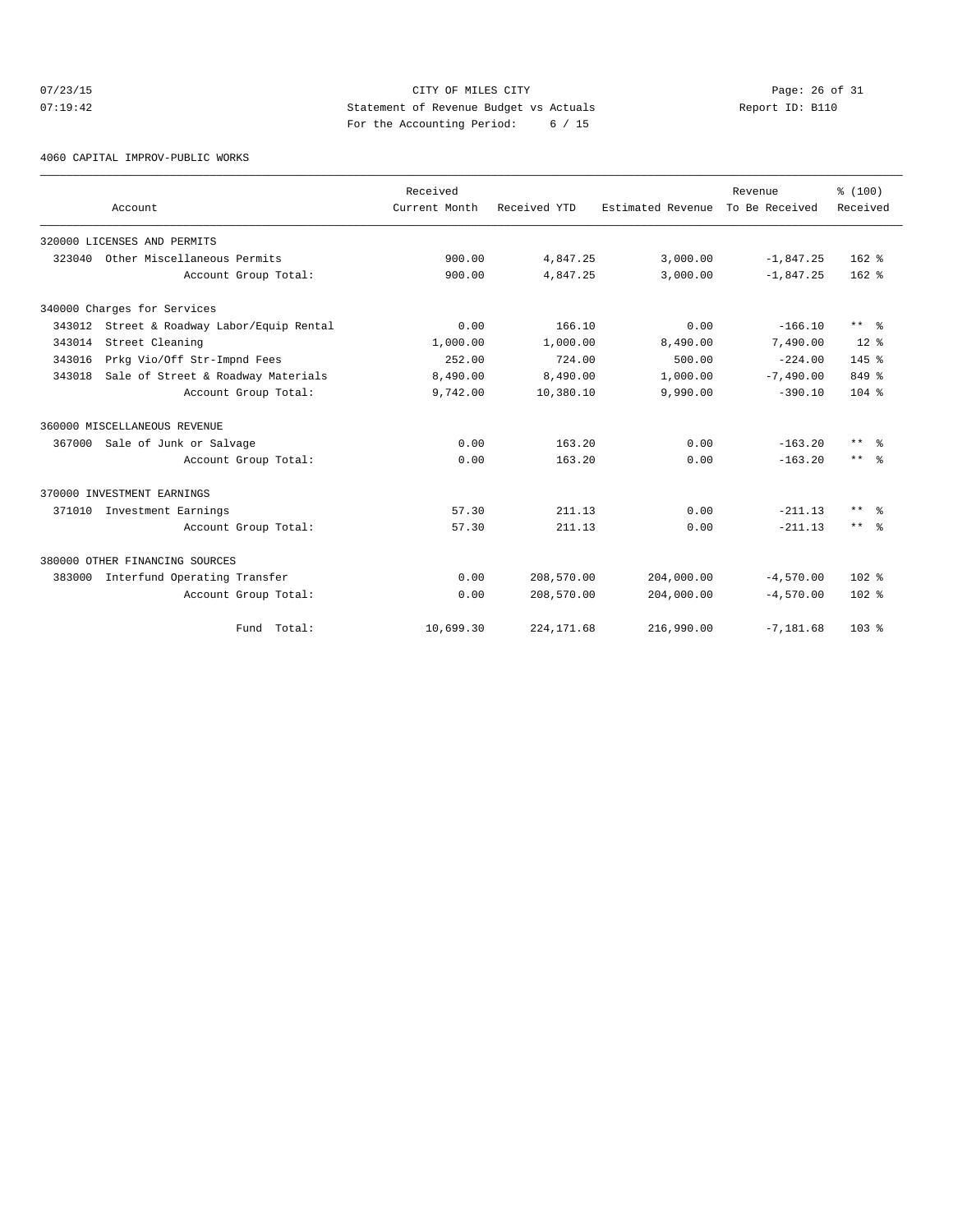# 07/23/15 Page: 27 of 31 07:19:42 Statement of Revenue Budget vs Actuals Report ID: B110 For the Accounting Period: 6 / 15

#### 5210 WATER UTILITY

|        | Account                                     | Received<br>Current Month | Received YTD<br>Estimated Revenue |              | Revenue<br>To Be Received | % (100)              |
|--------|---------------------------------------------|---------------------------|-----------------------------------|--------------|---------------------------|----------------------|
|        |                                             |                           |                                   |              |                           | Received             |
|        | 330000 INTERGOVERNMENTAL REVENUES           |                           |                                   |              |                           |                      |
|        | 331041 Economic Development Act-Water Study | 0.00                      | 0.00                              | 25,000.00    | 25,000.00                 | 0 <sup>8</sup>       |
|        | Account Group Total:                        | 0.00                      | 0.00                              | 25,000.00    | 25,000.00                 | 0 <sup>8</sup>       |
|        | 340000 Charges for Services                 |                           |                                   |              |                           |                      |
|        | 343021 Metered Water Sales                  | 198,206.13                | 1,957,563.08                      | 1,950,000.00 | $-7, 563.08$              | $100*$               |
| 343022 | Unmetered Water Sales/Chrgoffs              | 253.49                    | 1,932.83                          | 1,800.00     | $-132.83$                 | 107 <sup>8</sup>     |
| 343023 | Bulk Water Sales                            | 1,826.36                  | 6,833.67                          | 5.000.00     | $-1,833.67$               | $137*$               |
| 343024 | Sales of Water Materials & Supplies         | 0.00                      | 20.00                             | 0.00         | $-20.00$                  | $***$ $ -$           |
| 343025 | Hookup Fee                                  | 0.00                      | 13,620.00                         | 12,000.00    | $-1,620.00$               | $114*$               |
| 343026 | Water Install/Tap Chrgs/Labor               | 906.90                    | 6,558.05                          | 3,000.00     | $-3,558.05$               | $219$ %              |
| 343027 | Chg for Wtr Dept. Serv                      | 410.00                    | 9,855.00                          | 500.00       | $-9, 355.00$              | $***$ $%$            |
| 343029 | Curb Stop Replacement Fee                   | 3,678.00                  | 43,532.00                         | 41,880.00    | $-1,652.00$               | $104*$               |
| 343039 | Custer Co w/s District (Water Study)        | 0.00                      | 0.00                              | 7,500.00     | 7,500.00                  | 0 <sup>8</sup>       |
|        | Account Group Total:                        | 205,280.88                | 2,039,914.63                      | 2,021,680.00 | $-18, 234.63$             | $101$ %              |
|        | 360000 MISCELLANEOUS REVENUE                |                           |                                   |              |                           |                      |
| 362020 | MISC REVENUE                                | 0.00                      | 3, 341, 89                        | 7,500.00     | 4,158.11                  | $45$ %               |
| 362040 | \$2.00 State Assessment Fee                 | 0.00                      | 72.00                             | 0.00         | $-72.00$                  | $***$ $ \frac{6}{9}$ |
|        | Account Group Total:                        | 0.00                      | 3,413.89                          | 7,500.00     | 4,086.11                  | 46%                  |
|        | 370000 INVESTMENT EARNINGS                  |                           |                                   |              |                           |                      |
| 371010 | Investment Earnings                         | 1,304.05                  | 7,351.70                          | 2,000.00     | $-5,351.70$               | $368$ $%$            |
|        | Account Group Total:                        | 1,304.05                  | 7,351.70                          | 2,000.00     | $-5, 351.70$              | 368 <sup>8</sup>     |
|        | Fund Total:                                 | 206,584.93                | 2,050,680.22                      | 2,056,180.00 | 5,499.78                  | $100*$               |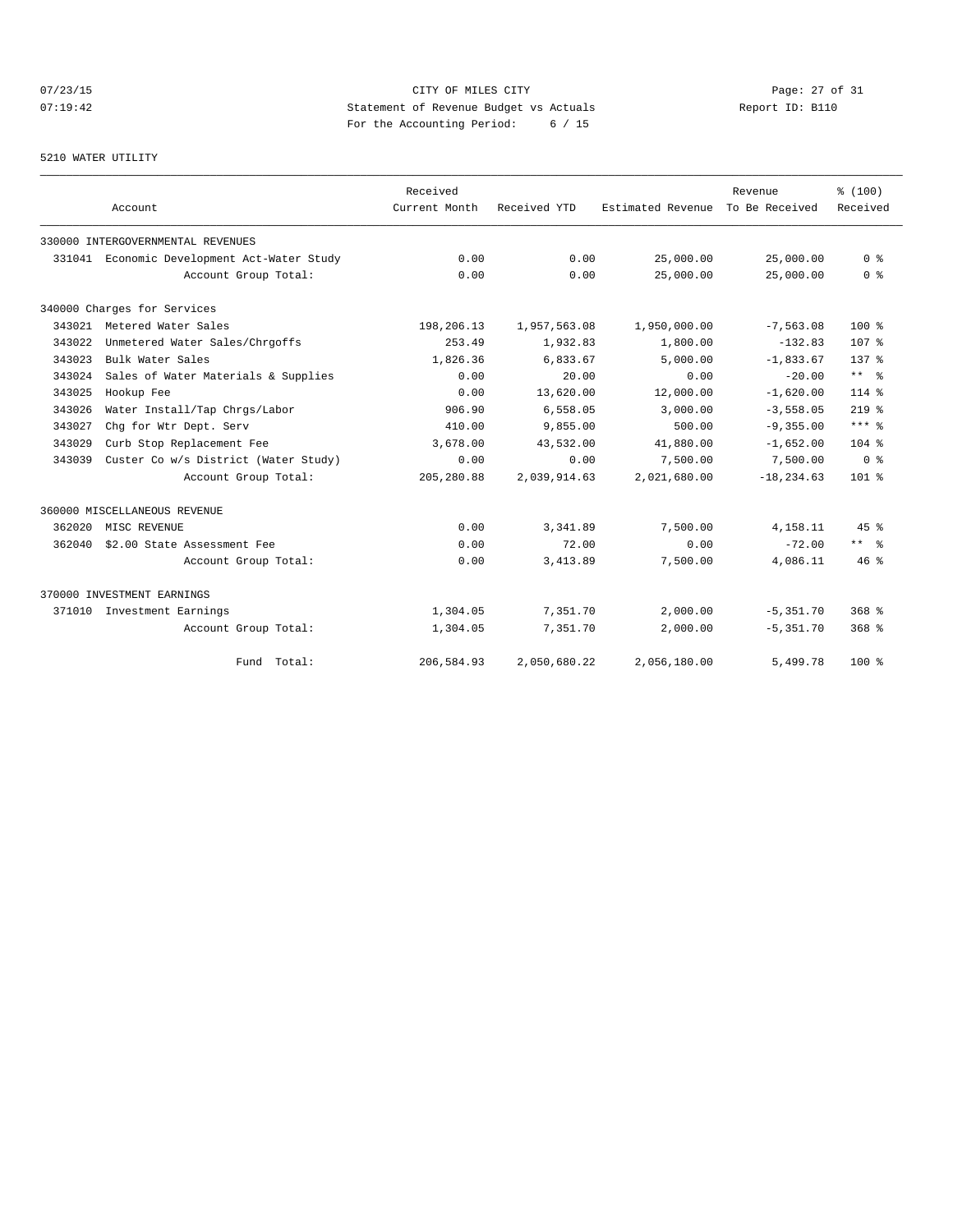# 07/23/15 Page: 28 of 31 07:19:42 Statement of Revenue Budget vs Actuals Report ID: B110 For the Accounting Period: 6 / 15

#### 5310 SEWER UTILITY

|        |                                      | Received      |              |                   | Revenue        | % (100)          |
|--------|--------------------------------------|---------------|--------------|-------------------|----------------|------------------|
|        | Account                              | Current Month | Received YTD | Estimated Revenue | To Be Received | Received         |
|        | 330000 INTERGOVERNMENTAL REVENUES    |               |              |                   |                |                  |
| 331041 | Economic Development Act-Water Study | 0.00          | 0.00         | 25,000.00         | 25,000.00      | 0 <sup>8</sup>   |
| 334120 | TSEP Grant                           | 0.00          | 0.00         | 500,000.00        | 500,000.00     | 0 <sup>8</sup>   |
| 334121 | DNRC GRANTS                          | 0.00          | 0.00         | 100,000.00        | 100,000.00     | 0 <sup>8</sup>   |
| 334122 | Renewable Resource Grant             | 0.00          | 0.00         | 100,000.00        | 100,000.00     | 0 <sup>8</sup>   |
|        | Account Group Total:                 | 0.00          | 0.00         | 725,000.00        | 725,000.00     | 0 <sup>8</sup>   |
|        | 340000 Charges for Services          |               |              |                   |                |                  |
| 341075 | Serv/Cnty-Interlocal Agmt            | 0.00          | 765.00       | 1,530.00          | 765.00         | 50%              |
| 343031 | Sewer Service Charges                | 92,209.81     | 1,094,142.40 | 1,086,644.00      | $-7,498.40$    | $101*$           |
| 343032 | Sewer Installation Charges/Chrgoffs  | 74.23         | 1,728.05     | 1,200.00          | $-528.05$      | 144 %            |
| 343033 | Hookup Fee                           | 0.00          | 6,270.00     | 6,000.00          | $-270.00$      | 105 <sub>8</sub> |
| 343034 | Treatment Facilities Fees            | 320.00        | 2,200.00     | 3,000.00          | 800.00         | 73 %             |
| 343036 | Miscellaneous Sewer Revenue (Labor)  | 0.00          | 6,026.35     | 1,000.00          | $-5,026.35$    | 603 %            |
| 343037 | Baker Road Etc.                      | 743.23        | 8,861.01     | 8,200.00          | $-661.01$      | 108 <sup>°</sup> |
| 343038 | RURAL SWR DIST #1                    | 0.00          | 11,500.00    | 23,000.00         | 11,500.00      | 50%              |
| 343039 | Custer Co w/s District (Water Study) | 0.00          | 0.00         | 7,500.00          | 7,500.00       | 0 <sup>8</sup>   |
|        | Account Group Total:                 | 93, 347.27    | 1,131,492.81 | 1,138,074.00      | 6,581.19       | 99 <sup>8</sup>  |
|        | 360000 MISCELLANEOUS REVENUE         |               |              |                   |                |                  |
| 361010 | Land Rental                          | 0.00          | 2,575.90     | 2,576.00          | 0.10           | 100 %            |
| 362020 | MISC REVENUE                         | 3,695.00      | 3,771.68     | 7,500.00          | 3,728.32       | 50%              |
|        | Account Group Total:                 | 3,695.00      | 6,347.58     | 10,076.00         | 3,728.42       | $63$ $%$         |
|        | 370000 INVESTMENT EARNINGS           |               |              |                   |                |                  |
|        | 371010 Investment Earnings           | 272.93        | 1,610.12     | 1,000.00          | $-610.12$      | $161$ %          |
|        | Account Group Total:                 | 272.93        | 1,610.12     | 1,000.00          | $-610.12$      | $161$ %          |
|        | 380000 OTHER FINANCING SOURCES       |               |              |                   |                |                  |
| 381070 | Proceeds/Loans/Intercap 016-2015     | 0.00          | 0.00         | 6,000,000.00      | 6,000,000.00   | 0 %              |
|        | Account Group Total:                 | 0.00          | 0.00         | 6,000,000.00      | 6,000,000.00   | 0 <sup>8</sup>   |
|        | Fund Total:                          | 97, 315.20    | 1,139,450.51 | 7,874,150.00      | 6,734,699.49   | $14*$            |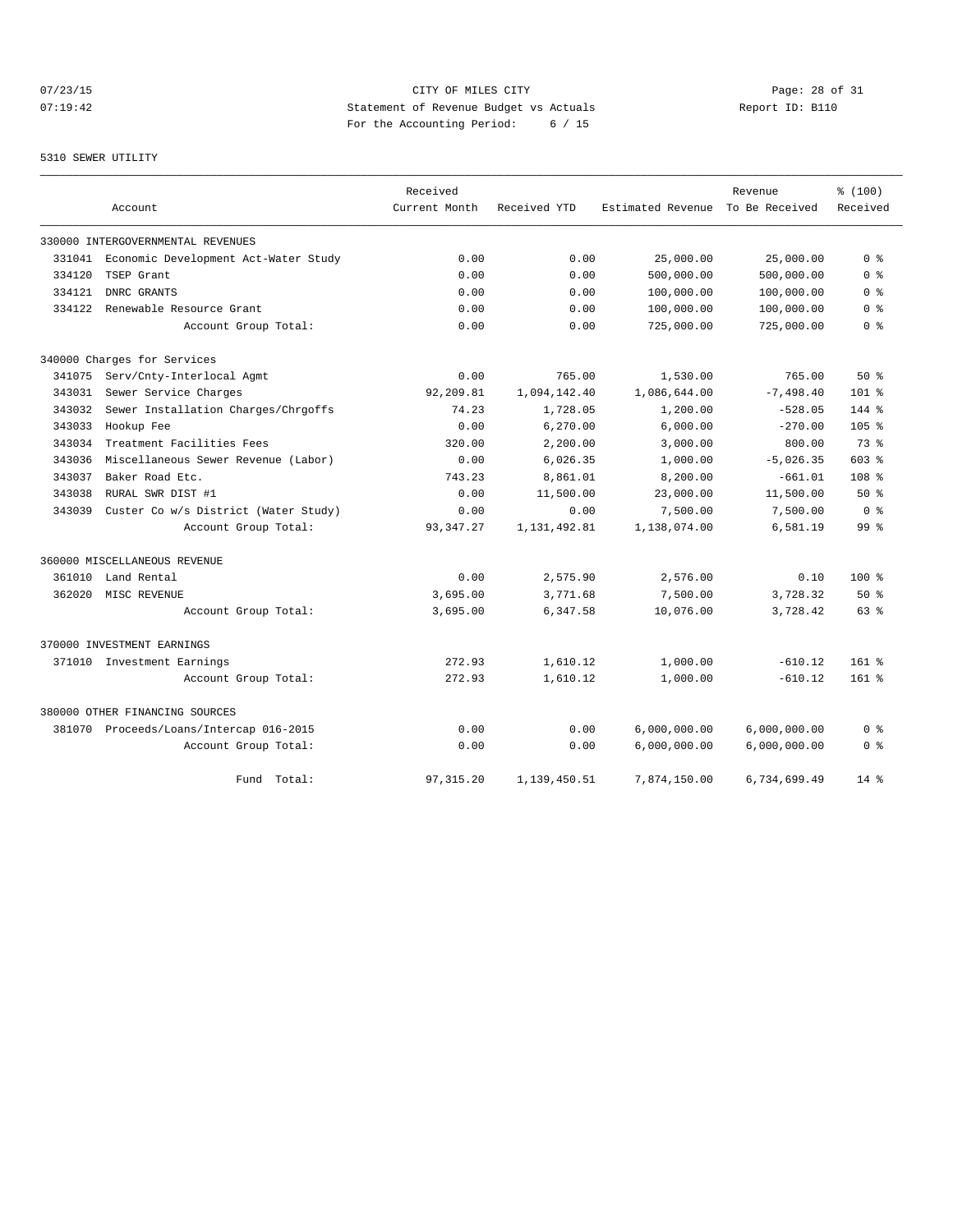# $O7/23/15$  Page: 29 of 31 07:19:42 Statement of Revenue Budget vs Actuals Report ID: B110 For the Accounting Period: 6 / 15

#### 5510 AMBULANCE FUND

|              |                                        | Received      |              |                   | Revenue        | % (100)                 |
|--------------|----------------------------------------|---------------|--------------|-------------------|----------------|-------------------------|
|              | Account                                | Current Month | Received YTD | Estimated Revenue | To Be Received | Received                |
| 310000 TAXES |                                        |               |              |                   |                |                         |
| 311010       | Real Property Taxes                    | 139.88        | 6,887.74     | 6,500.00          | $-387.74$      | $106$ %                 |
| 311020       | Personal Property Taxes                | 239.81        | 267.68       | 650.00            | 382.32         | $41*$                   |
| 312000       | Penalty & Interest on Delinquent Taxes | 1.93          | 19.44        | 30.00             | 10.56          | 65 %                    |
|              | Account Group Total:                   | 381.62        | 7,174.86     | 7,180.00          | 5.14           | $100*$                  |
|              | 330000 INTERGOVERNMENTAL REVENUES      |               |              |                   |                |                         |
| 331040       | Medicaid Supplemental Program-State    | 12,796.38     | 12,796.38    | 0.00              | $-12,796.38$   | $***$ $=$ $\frac{6}{5}$ |
|              | Account Group Total:                   | 12,796.38     | 12,796.38    | 0.00              | $-12,796.38$   | $***$ $ -$              |
|              | 340000 Charges for Services            |               |              |                   |                |                         |
| 341075       | Serv/Cnty-Interlocal Agmt              | 5,520.00      | 24,070.00    | 27,000.00         | 2,930.00       | 89 %                    |
| 342026       | Ambulance Charges                      | 52,807.47     | 896,035.91   | 784,636.00        | $-111, 399.91$ | $114*$                  |
| 342027       | Ambulance Standby                      | 2,405.00      | 7,135.00     | 5,000.00          | $-2, 135.00$   | $143$ %                 |
|              | Account Group Total:                   | 60,732.47     | 927, 240.91  | 816,636.00        | $-110,604.91$  | $114$ %                 |
|              | 360000 MISCELLANEOUS REVENUE           |               |              |                   |                |                         |
| 362020       | MISC REVENUE                           | 0.00          | 25, 151.75   | 24,712.70         | $-439.05$      | 102 %                   |
| 366010       | Misc- From Charge off Accts            | 0.00          | 8,949.04     | 500.00            | $-8,449.04$    | $***$ $%$               |
|              | Account Group Total:                   | 0.00          | 34,100.79    | 25, 212.70        | $-8,888.09$    | $135$ $%$               |
|              | Fund Total:                            | 73,910.47     | 981, 312.94  | 849,028.70        | $-132, 284.24$ | $116$ %                 |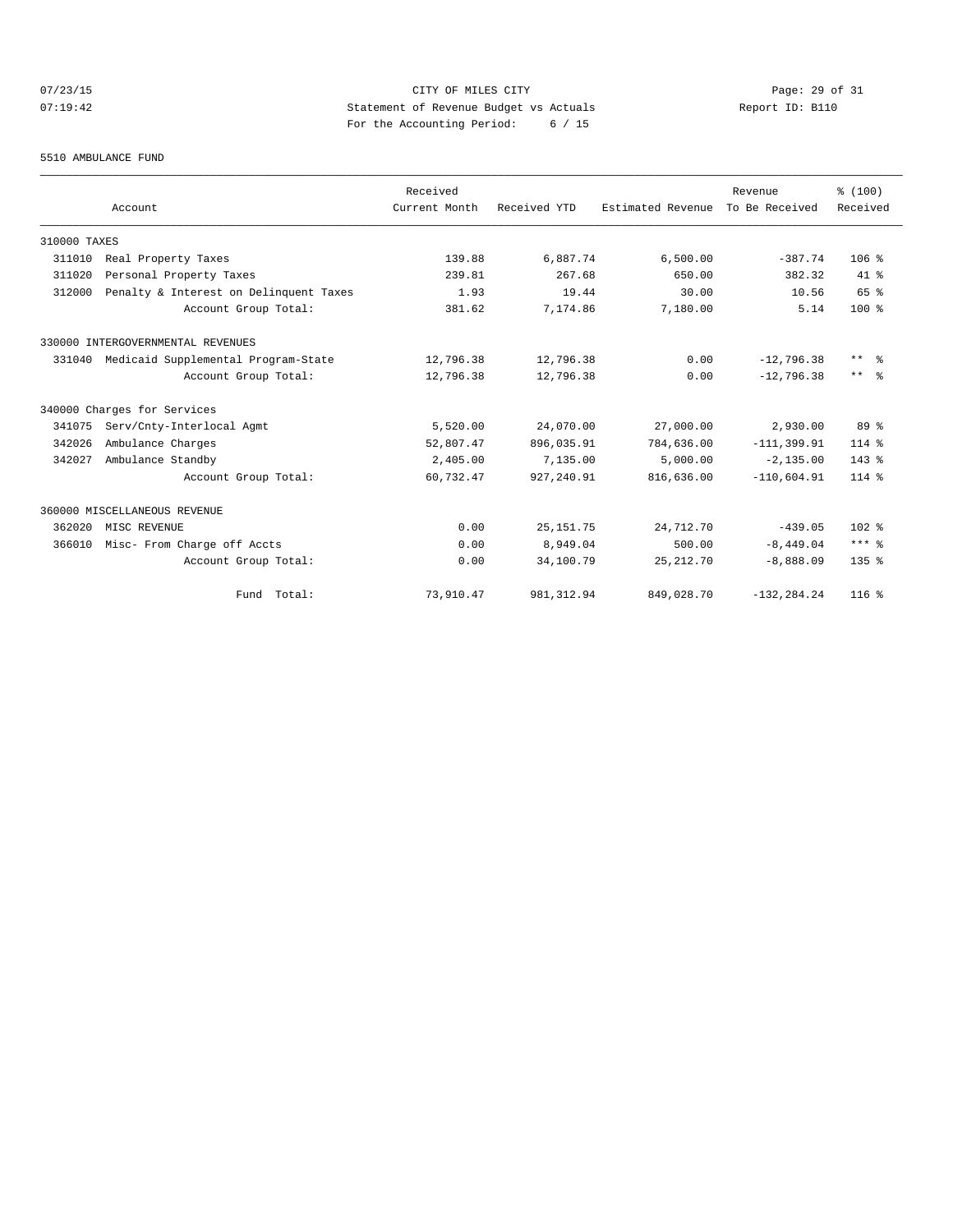# 07/23/15 Page: 30 of 31 07:19:42 Statement of Revenue Budget vs Actuals Report ID: B110 For the Accounting Period: 6 / 15

5610 AIRPORT OPERATING

|              |                                        | Received      |              |                   | Revenue        | % (100)             |
|--------------|----------------------------------------|---------------|--------------|-------------------|----------------|---------------------|
|              | Account                                | Current Month | Received YTD | Estimated Revenue | To Be Received | Received            |
| 310000 TAXES |                                        |               |              |                   |                |                     |
| 311010       | Real Property Taxes                    | 209.82        | 10,331.61    | 9,000.00          | $-1, 331.61$   | $115*$              |
| 311020       | Personal Property Taxes                | 359.72        | 401.51       | 1,400.00          | 998.49         | 29%                 |
| 312000       | Penalty & Interest on Delinquent Taxes | 2.90          | 29.18        | 50.00             | 20.82          | 58 %                |
|              | Account Group Total:                   | 572.44        | 10,762.30    | 10,450.00         | $-312.30$      | $103*$              |
|              | 330000 INTERGOVERNMENTAL REVENUES      |               |              |                   |                |                     |
| 331129       | Federal Aeronautics Admin Grant        | 9,216.00      | 133,379.00   | 0.00              | $-133, 379.00$ | $\star\star$<br>ം ക |
|              | Account Group Total:                   | 9,216.00      | 133,379.00   | 0.00              | $-133, 379.00$ | $***$ $ -$          |
|              | 340000 Charges for Services            |               |              |                   |                |                     |
| 341075       | Serv/Cnty-Interlocal Agmt              | 12,426.00     | 24,852.00    | 22,000.00         | $-2,852.00$    | $113*$              |
| 343061       | Landing Fees                           | 210.00        | 1,526.66     | 2,500.00          | 973.34         | $61$ $%$            |
| 343062       | Aviation Fuel                          | 25,995.99     | 358,821.62   | 530,000.00        | 171, 178.38    | 68 %                |
| 343064       | Hangar Rent                            | 5,000.73      | 50,707.05    | 41,300.00         | $-9,407.05$    | $123$ %             |
| 343065       | Building Rentals                       | 1,093.59      | 16,276.34    | 34,000.00         | 17,723.66      | 48 %                |
| 343067       | Other - Miscellaneous                  | 0.00          | 0.00         | 5,000.00          | 5,000.00       | 0 <sup>8</sup>      |
|              | Account Group Total:                   | 44,726.31     | 452,183.67   | 634,800.00        | 182,616.33     | 71.8                |
|              | 360000 MISCELLANEOUS REVENUE           |               |              |                   |                |                     |
| 361010       | Land Rental                            | 1,527.43      | 20,753.36    | 19,000.00         | $-1,753.36$    | $109$ %             |
| 362020       | MISC REVENUE                           | 0.00          | 4,925.29     | 11,000.00         | 6,074.71       | $45$ $\frac{6}{3}$  |
|              | Account Group Total:                   | 1,527.43      | 25,678.65    | 30,000.00         | 4,321.35       | 86 <sup>8</sup>     |
|              | 370000 INVESTMENT EARNINGS             |               |              |                   |                |                     |
|              | 371010 Investment Earnings             | 2.06          | 41.84        | 200.00            | 158.16         | $21*$               |
|              | Account Group Total:                   | 2.06          | 41.84        | 200.00            | 158.16         | $21*$               |
|              | Fund Total:                            | 56,044.24     | 622,045.46   | 675,450.00        | 53,404.54      | $92$ $%$            |